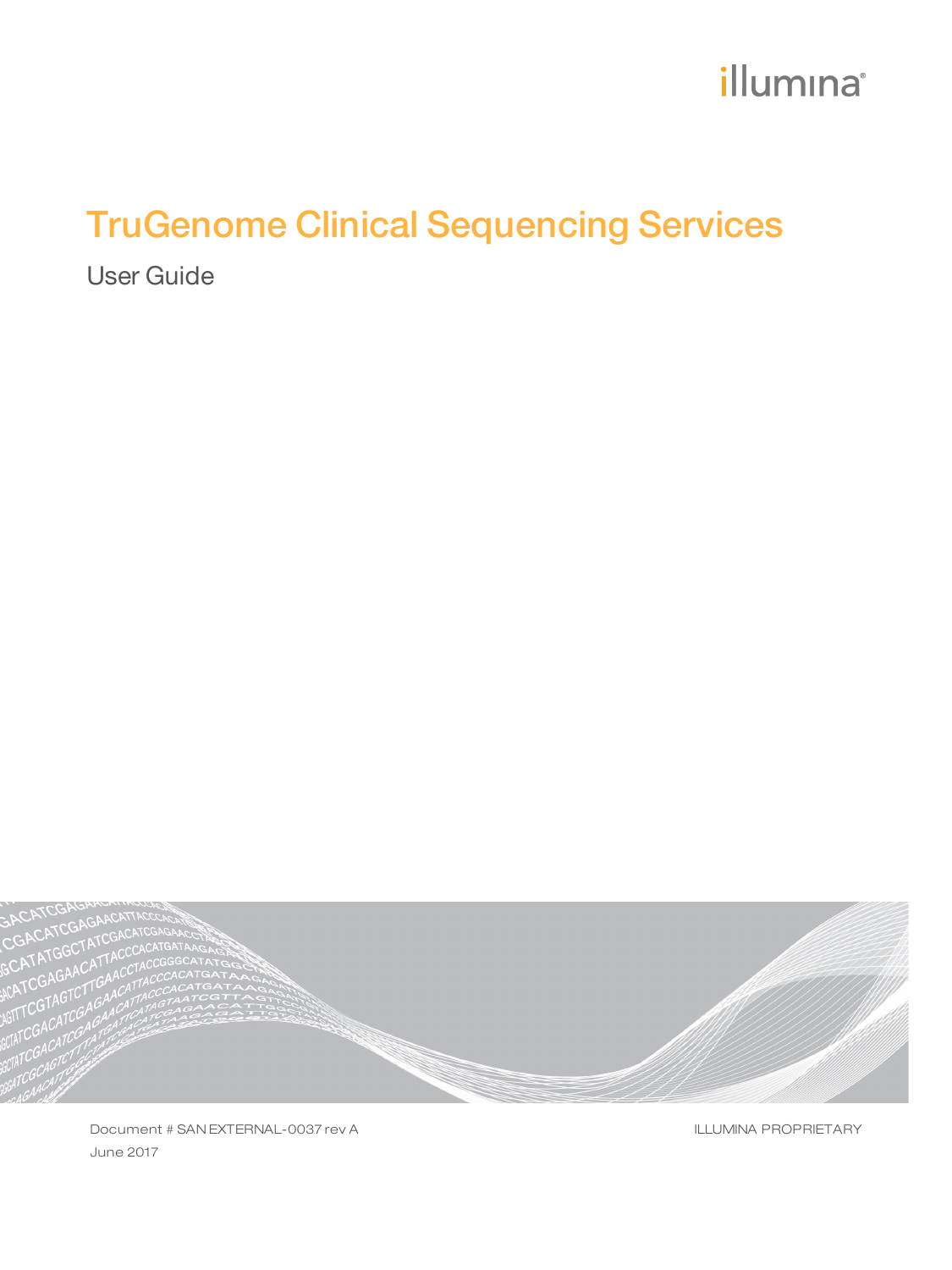This document and its contents are proprietary to Illumina, Inc. and its affiliates ("Illumina"), and are intended solely for the contractual use of its customer in connection with the use of the product(s) described herein and for no other purpose. This document and its contents shall not be used or distributed for any other purpose and/or otherwise communicated, disclosed, or reproduced in any way whatsoever without the prior written consent of Illumina. Illumina does not convey any license under its patent, trademark, copyright, or common-law rights nor similar rights of any third parties by this document.

The instructions in this document must be strictly and explicitly followed by qualified and properly trained personnel in order to ensure the proper and safe use of the product(s) described herein. All of the contents of this document must be fully read and understood prior to using such product(s).

FAILURE TO COMPLETELY READ AND EXPLICITLY FOLLOW ALL OF THE INSTRUCTIONS CONTAINED HEREIN MAY RESULT IN DAMAGE TO THE PRODUCT(S), INJURY TO PERSONS, INCLUDING TO USERS OR OTHERS, AND DAMAGE TO OTHER PROPERTY.

ILLUMINA DOES NOT ASSUME ANY LIABILITY ARISING OUT OF THE IMPROPER USE OF THE PRODUCT(S) DESCRIBED HEREIN (INCLUDING PARTS THEREOF OR SOFTWARE).

© 2017 Illumina, Inc. All rights reserved.

Illumina, Infinium, GenomeStudio, and the streaming bases design are registered or pending trademarks of Illumina, Inc. and/or its affiliate(s) in the U.S. and/or other countries. All other names, logos, and other trademarks are the property of their respective owners.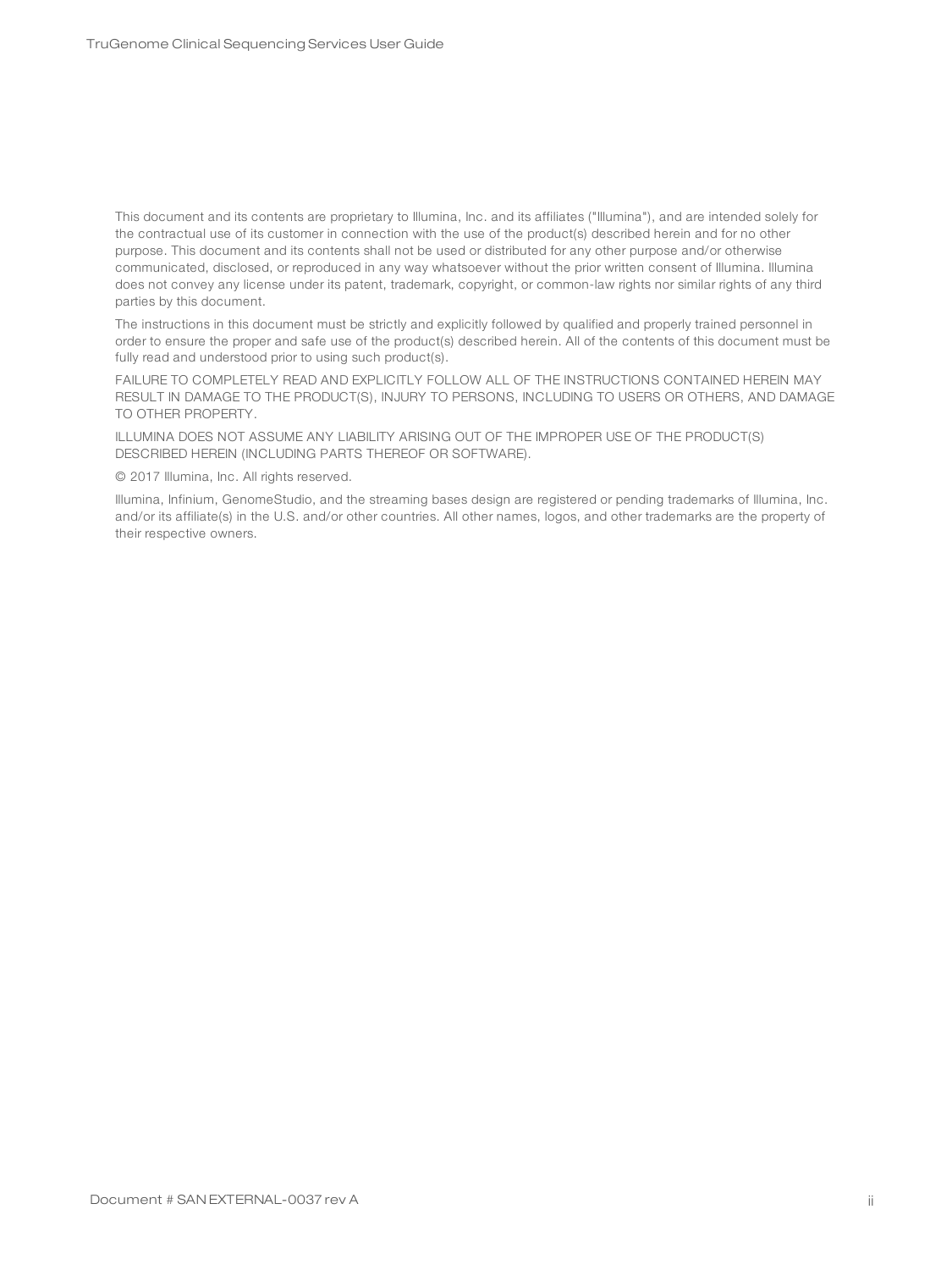### Table of Contents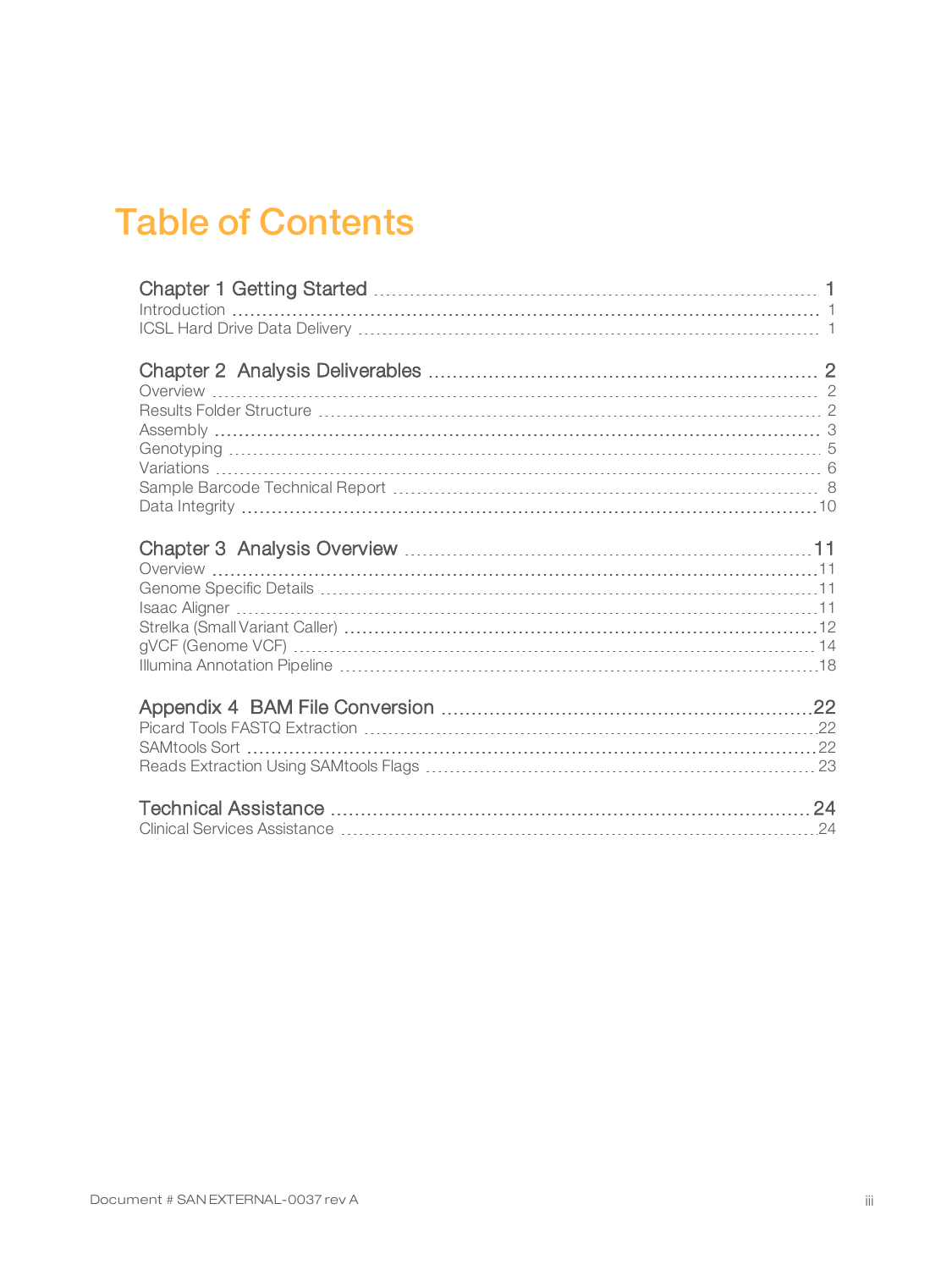# <span id="page-3-0"></span>Chapter 1 Getting Started

#### <span id="page-3-1"></span>Introduction

The TruGenome Clinical Sequencing Service leverages a suite of proven algorithms to detect genomic variants comprehensively and accurately. High-quality sequence reads are aligned using the Isaac Sequence [Aligner](#page-13-3) and Variant Caller. For more information, see Isaac Aligner on page 11. Variant calling is performed using the Isaac Variant Caller. For more information, see Strelka [\(Small Variant](#page-14-0) Caller) on page 12.

Identified variants are then annotated and a summary PDF of the technical data is provided.

The sections that follow provide an overview of the source and contents of the main files that Illumina Clinical Services Lab (ICSL) creates using the informatics pipeline, as well as information about key algorithms, such as the Isaac Variant Caller. This information will help you understand the TruGenome Clinical Sequencing Service data package that you receive from ICSL.

#### <span id="page-3-2"></span>ICSL Hard Drive Data Delivery

ICSL provides data for sequenced and assembled genomes on one or more hard drives. The hard drives are formatted with the NTFS file system and are encrypted using the open-source cross-platform TrueCrypt software and the Advanced Encryption Standard (AES) algorithm (Federal Information Processing Standards Publication 197).

The data on the hard drive are organized in a folder structure with one top-level folder that is named with the barcode of the associated sample. For more information on the folder structure, see the sections that follow.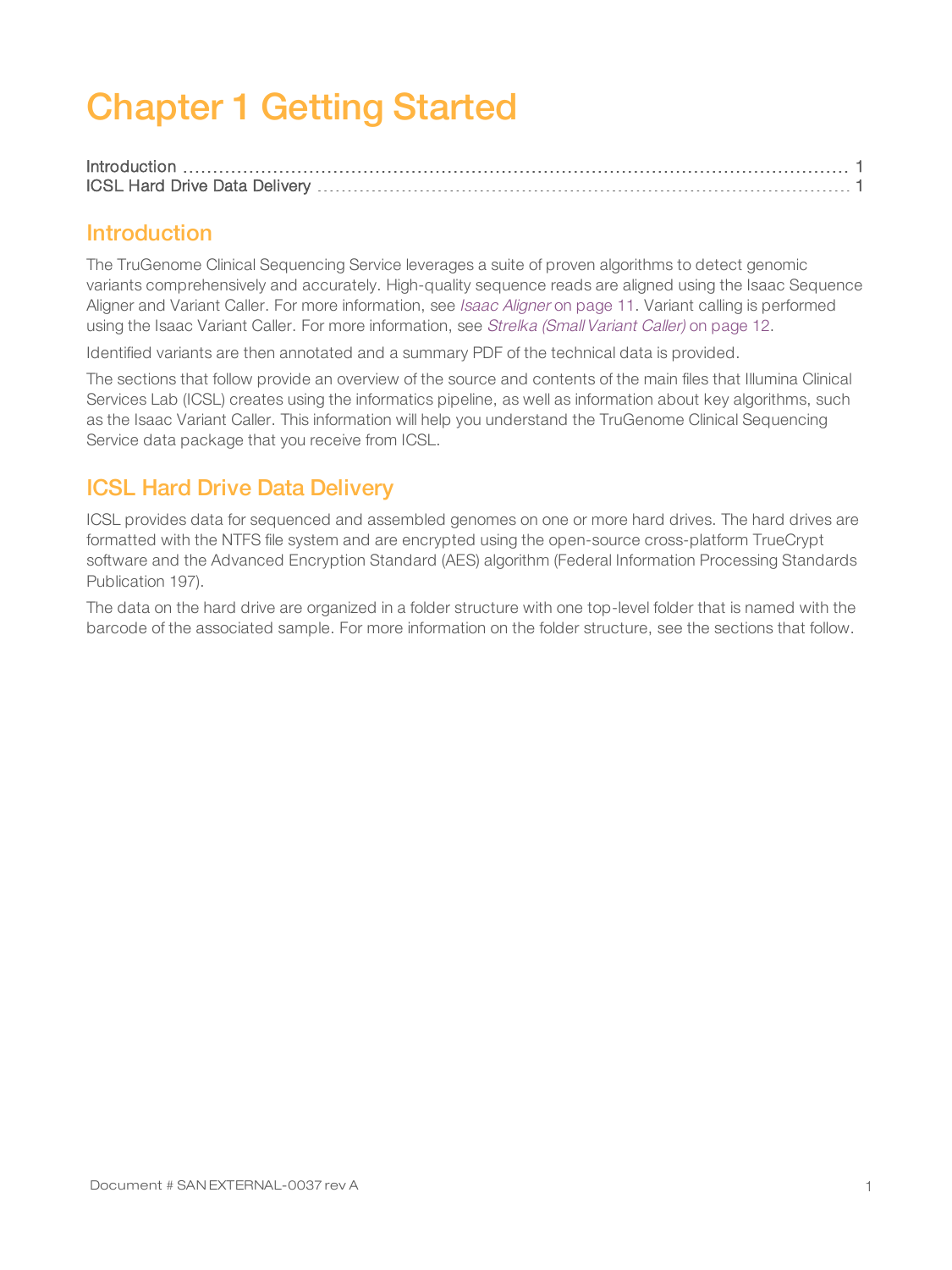# <span id="page-4-0"></span>Analysis Deliverables

#### <span id="page-4-1"></span>**Overview**

This section details the files and folder structure for the TruGenome Clinical Sequencing Service results. The files and folders are named based on the unique sample identifiers. Usually, these unique identifiers are the barcodes associated with the samples in the lab, but can be a known sample ID for reference samples.

#### <span id="page-4-2"></span>Results Folder Structure

Under each sample folder, you can find the following file structure that contains analysis results.

**E** [Sample\_Barcode]

**CAssembly** 

**E** [Sample\_Barcode].bam - Archival \*.bam file for sample

[Sample\_Barcode].bam.bai—Index for \*.bam file

**Genotyping** 

**同 [Sample\_Barcode].Genotyping.vcf.gz**—Genotyping SNPs mapped to reference in \*.vcf format

[Sample\_Barcode].GenotypingReport.txt.gz—Genotyping SNPs tab delimited report

**E**Variations

[Sample\_Barcode].genome.vcf.gz—Genome VCF file containing SNPs, indels, and reference covered regions

**同 Sample\_Barcodel.json.gz**—JSON file containing all the variants listed in the SampleBarcode.genome.vcf.gz with all associated variant annotation information.

[Sample\_Barcode].vcf.gz—Single nucleotide polymorphisms (SNPs) and small Insertion/Deletion calls in VCF format

md5sum.txt—Checksum file for confirming file consistency

[Sample\_Barcode].TechnicalReport.pdf—PDF report detailing sample information and statistics



#### **NOTE**

All the VCF files that ICSL provides are compressed and indexed using tabix. For details about tabix, see the tabix manual in [SAMtools](http://www.htslib.org/download/) (at <http://www.htslib.org/download/>).

The tabix index shows up as an additional [Sample\_Barcode].TYPE.vcf.gz.tbi file. It can be used for fast retrieval of targeted regions in the associated \*.vcf.gz file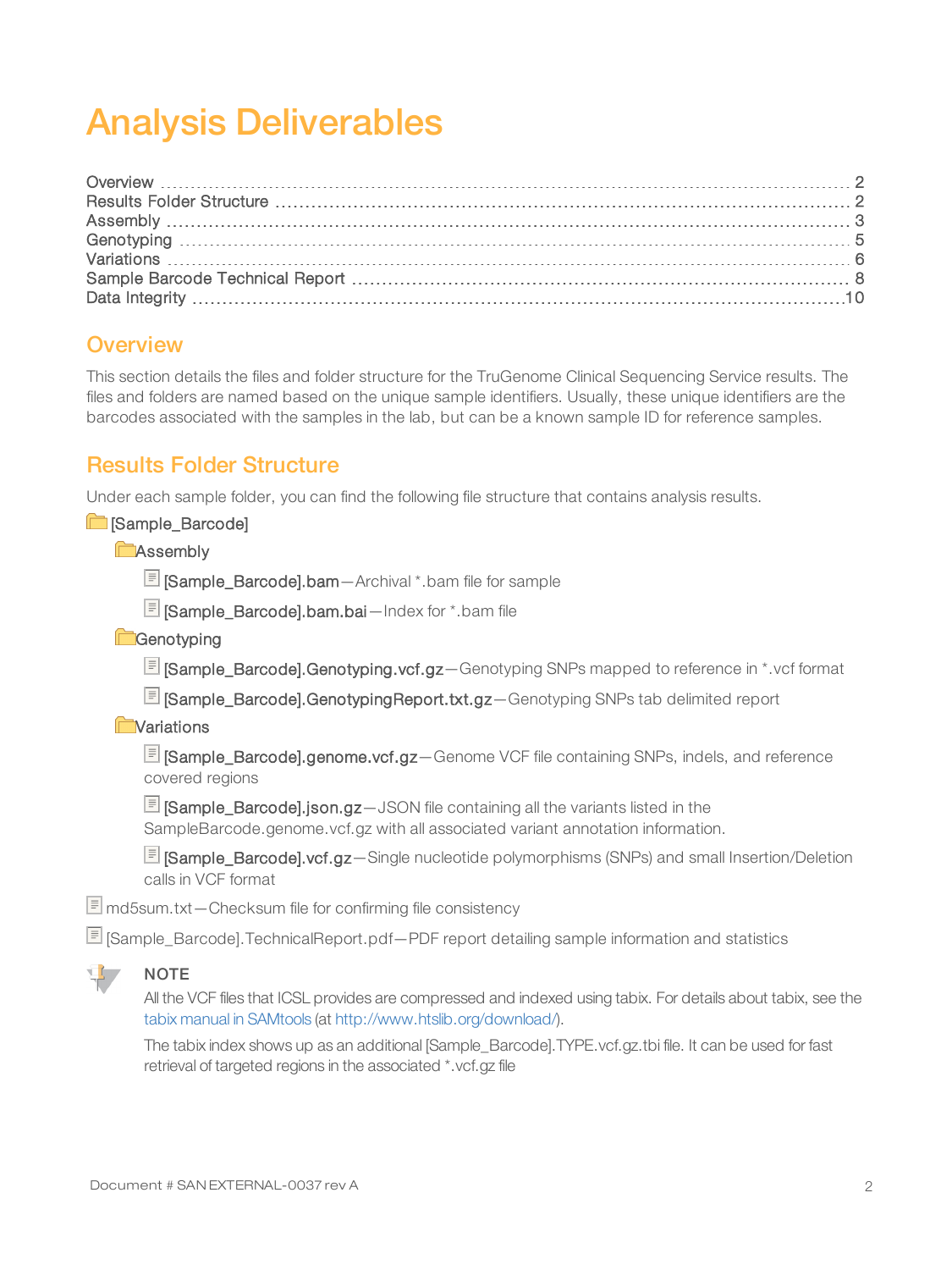#### <span id="page-5-0"></span>Assembly

#### [Sample\_Barcode].bam

The included archival BAM file contains all pass filter reads input into the analysis pipeline for a sample and includes aligned, duplicate, and unaligned reads.

#### [Sample\_Barcode].bam.bai

This file is the index for the BAM file and can be used with SAMtools and other tools utilizing the SAMtools specification for fast retrieval of targeted regions in the associated BAM file.

#### BAM File Details

The included BAM file adheres to the SAM format specification wherever possible. The following sections cover BAM file details that are not evident in the specification:

- Singleton / Shadow Pairs
- Read Groups: RG
- Read name: RNAME
- **Bitwise Flag Notes: FLAG**
- **Extended Tags / Optional Fields**
- $\blacktriangleright$  MAPQ

#### Singleton /Shadow Pairs

Singleton/shadow pairs refer to pairs for which the aligner was unable to determine the alignment of one of the ends. The determined end is the singleton and the undetermined end is the shadow. Shadows are assigned the position of the end that does align. To maintain SAMtools format compatibility, the shadows are stored in the BAM file immediately after their respective singletons, with CIGAR empty and corresponding flag (4) set. Shadows can be retrieved using the following SAMtools command:

samtools view -f 4 input.bam > output.sam

#### Read Groups:RG

Where possible, unique flow cell-lane-index mappings split up the read groups in the BAM. The following is an example from a BAM header:

@RG ID:0 PL:ILLUMINA SM:NA12878 PU:C0L54ACXX\_0:1:none @RG ID:1 PL:ILLUMINA SM:NA12878 PU:C0L54ACXX\_0:2:none @RG ID:2 PL:ILLUMINA SM:NA12878 PU:COL54ACXX 0:3:none

In the example, the read group 0 is derived from the flow cell barcode ID C0L54ACXX, lane 1, without a specified index for sample NA12878. Read groups 1 and 2 are from the same flow cell, lanes 2 and 3. The  $\_0$ denotation on the end of the flow cell is reserved for rare cases in which the same flow cell could appear multiple times in the same analysis and is not utilized for the TruGenome Clinical Sequencing workflow.

#### Read Name: RNAME

The read name consists of the following pattern, which details the flow cell, lane, and tile on which the sample was run:

```
flowcell-id ":" lane-number ":" tile-number ":" cluster-id ":0"
```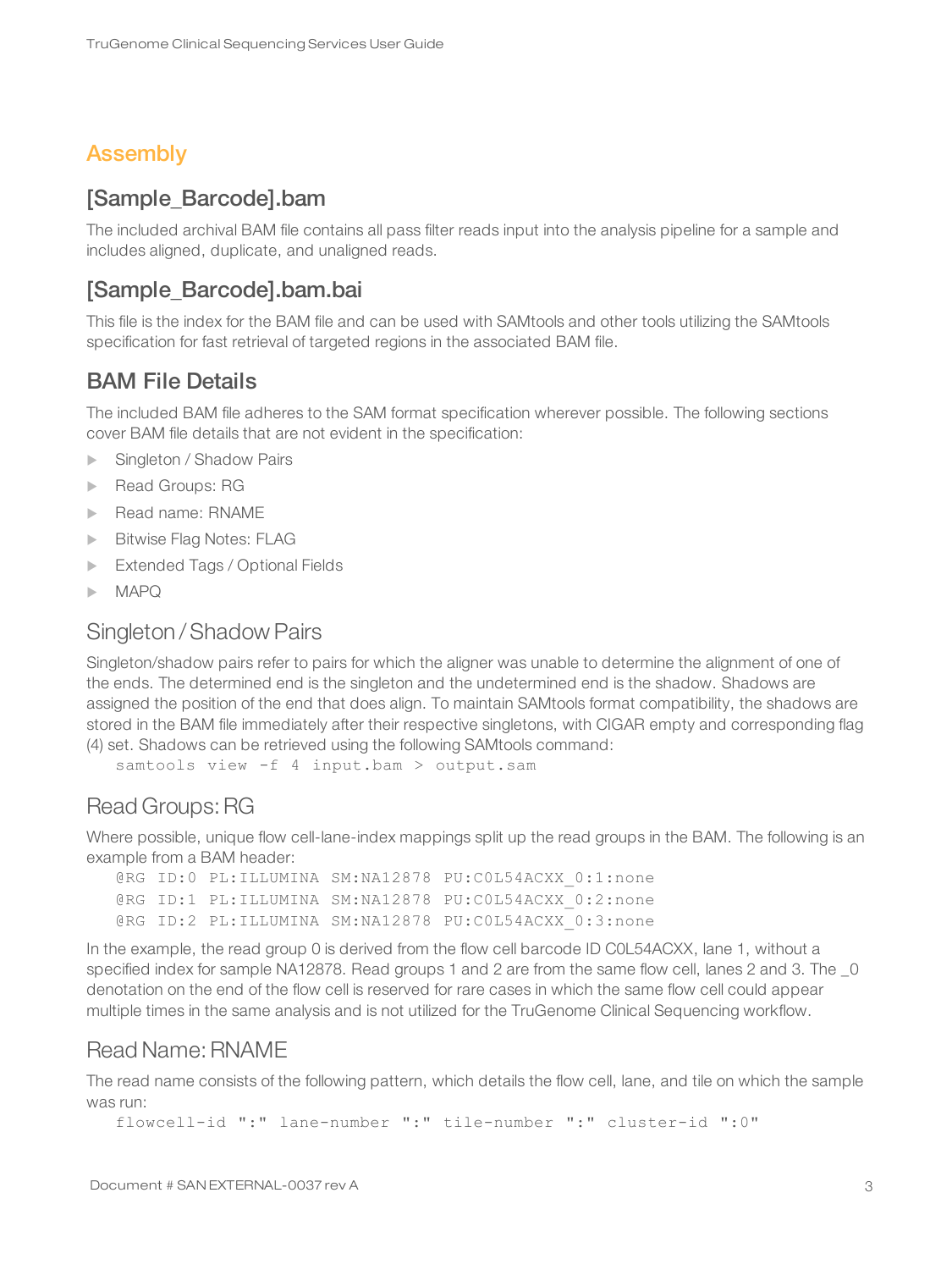| ID           | Description                                                                            |
|--------------|----------------------------------------------------------------------------------------|
| flowcell-id  | Flow cell barcode.                                                                     |
| flowcell-idx | Unique 0-based index of the flow cell within the analysis.                             |
| lane-number  | Lane number 1–8.                                                                       |
| tile-number  | Unpadded tile number.                                                                  |
| cluster-id   | Unpadded 0-based cluster ID in the order in which the clusters appear within the tile. |

### Bitwise Flag Notes: FLAG

The bitwise flags used are described in the following table.

| <b>Bit</b> | Description                                                | <b>Note</b>                                                           |
|------------|------------------------------------------------------------|-----------------------------------------------------------------------|
| 0x1        | Template having multiple segments in<br>sequencing.        | Always set on for paired reads.                                       |
| 0x2        | Each segment properly aligned according to<br>the aligner. | Pair matches dominant template orientation.                           |
| 0x4        | Segment unmapped.                                          | Set for unmapped reads.                                               |
| 0x8        | Next segment in the template unmapped.                     | Paired read is unmapped.                                              |
| 0x10       | SEQ being reverse complemented.                            | Read mapped to strand of reference.                                   |
| 0x20       | SEQ of the next segment in the template being<br>reversed. | Paired read mapped to strand of reference.                            |
| 0x40       | The first segment in the template.                         | Read 1 sequence.                                                      |
| 0x80       | The last segment in the template.                          | Read 2 sequence.                                                      |
| 0x100      | Secondary alignment.                                       | Secondary alignments can be found in the BAM file with the tag<br>SA. |
| 0x200      | Not passing quality controls.                              | Nonpass filter reads are not included (always off).                   |
| 0x400      | PCR or optical duplicate.                                  | Read 1 and Read 2 were marked as duplicate reads.                     |

### Extended Tags and Optional Fields

The aligner produces the following fields in the BAM file.

| Tag       | <b>Isaac Definition</b>                                                           |
|-----------|-----------------------------------------------------------------------------------|
| AS.       | Pair alignment score.                                                             |
| BC        | Barcode string.                                                                   |
| <b>NM</b> | Edit distance (mismatches and gaps) including the soft-clipped parts of the read. |
| OC.       | Original CIGAR for the realigned reads. See realign-gaps.                         |
| <b>RG</b> | Isaac read groups correspond to unique flow cell lane barcodes.                   |
| <b>SM</b> | Single read alignment score.                                                      |
| ZX        | Cluster X pixel coordinate on the tile times 100.                                 |
| ZY        | Cluster Y pixel coordinate on the tile times 100.                                 |

#### Mapping Quality (MAPQ)

For pairs that match the dominant template orientation, the MAPQ value in the AS field is capped at 60. For reads that are not members of a pair matching the dominant template orientation, the MAPQ value in the SM field is capped at 60. The MAPQ could be downgraded to 0 or set to be unknown (255) for alignments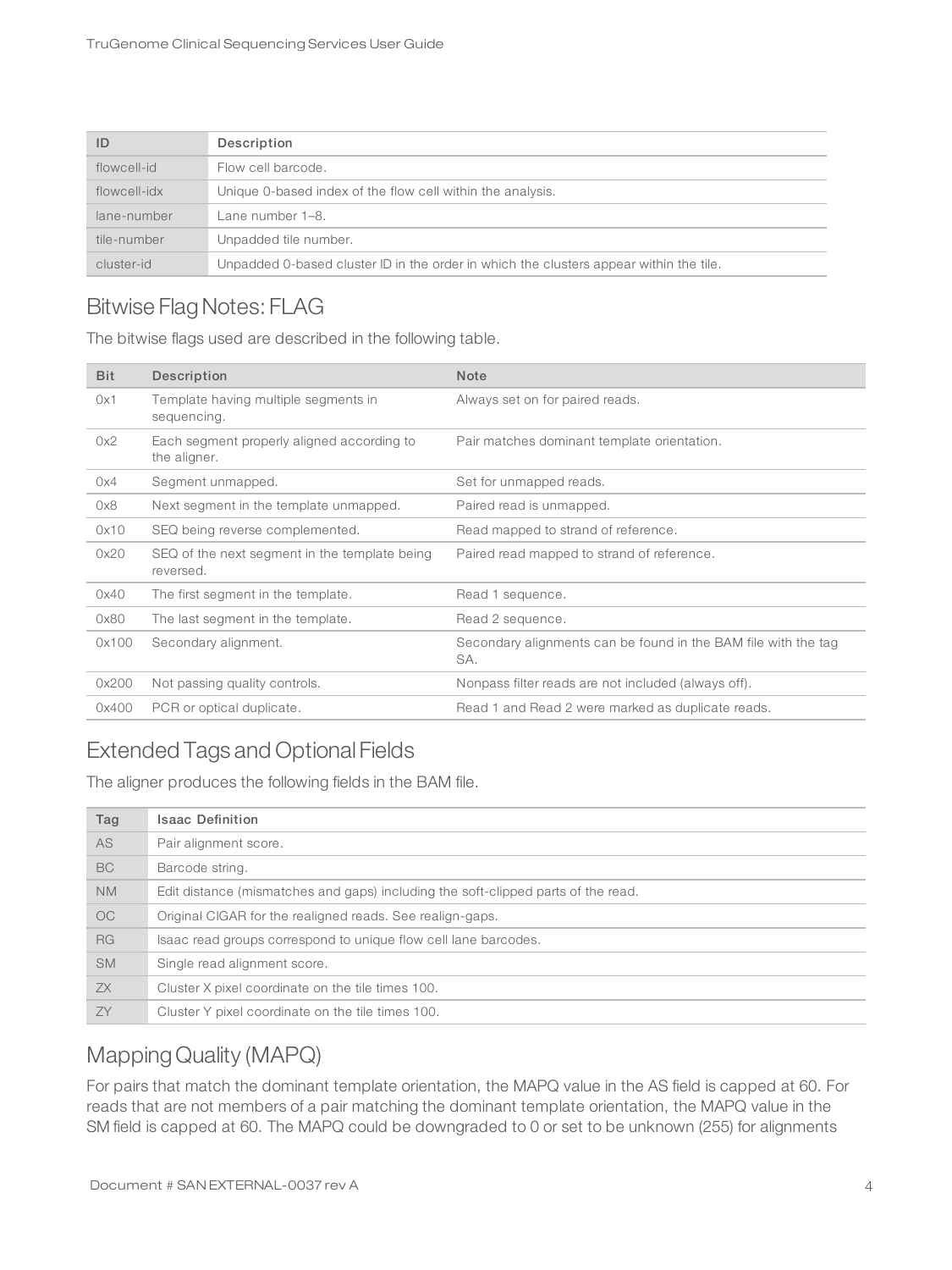<span id="page-7-0"></span>that do not have enough evidence to be correctly scored.

#### **Genotyping**

Samples are genotyped on the Infinium platform. The sequencing SNP calls are checked against the Infinium SNP calls to confirm identity and ensure that the data is of high quality. This folder contains the results of the genotyping SNP calls.

#### [Sample\_Barcode]Genotyping.vcf.gz

This file contains the genotyping SNPs in VCF format. The genotyping SNPs were mapped to the reference using megaBLAST and filtered for unique mappings. The VCF file contains the following fields.

#### INFO Fields

| Field | Description                                                                                             |
|-------|---------------------------------------------------------------------------------------------------------|
| AL    | Array alleles relative to the design strand of the array probe.                                         |
|       | The strand for the array alleles relative to the reference. A dash (-) denotes a reverse<br>compliment. |

#### FORMAT Fields

| Field | Description                                                                       |
|-------|-----------------------------------------------------------------------------------|
| - GC  | The GenCall score from the genotyping SNP call. (0.15 cutoff applied by default). |
| GT.   | Genotype per VCF specification.                                                   |

#### FILTERFields

| Field       | Description                                                                                                                                                                                           |
|-------------|-------------------------------------------------------------------------------------------------------------------------------------------------------------------------------------------------------|
| <b>GTEX</b> | The exclude genotype filter. The genotype was excluded in the mapping, possibly<br>because the probe failed to find a reference map, failed to map uniquely, or was<br>an intensity-only based probe. |

#### Genotyping Report

The [Sample\_Barcode].GenotypingReport.txt.gz file contains the genotyping report that is output from the GenomeStudio Genotyping Module. The genotyping report is a tab-delimited text file and includes a header followed by at least the following columns.

| Column          | Description                                                   |
|-----------------|---------------------------------------------------------------|
| Allele1-Design  | The A allele call that is relative to the probe.              |
| Allele1-Forward | The A allele call that is relative to the submitted sequence. |
| Allele2-Design  | The B allele call that is relative to the probe.              |
| Allele2-Forward | The B allele call that is relative to the submitted sequence. |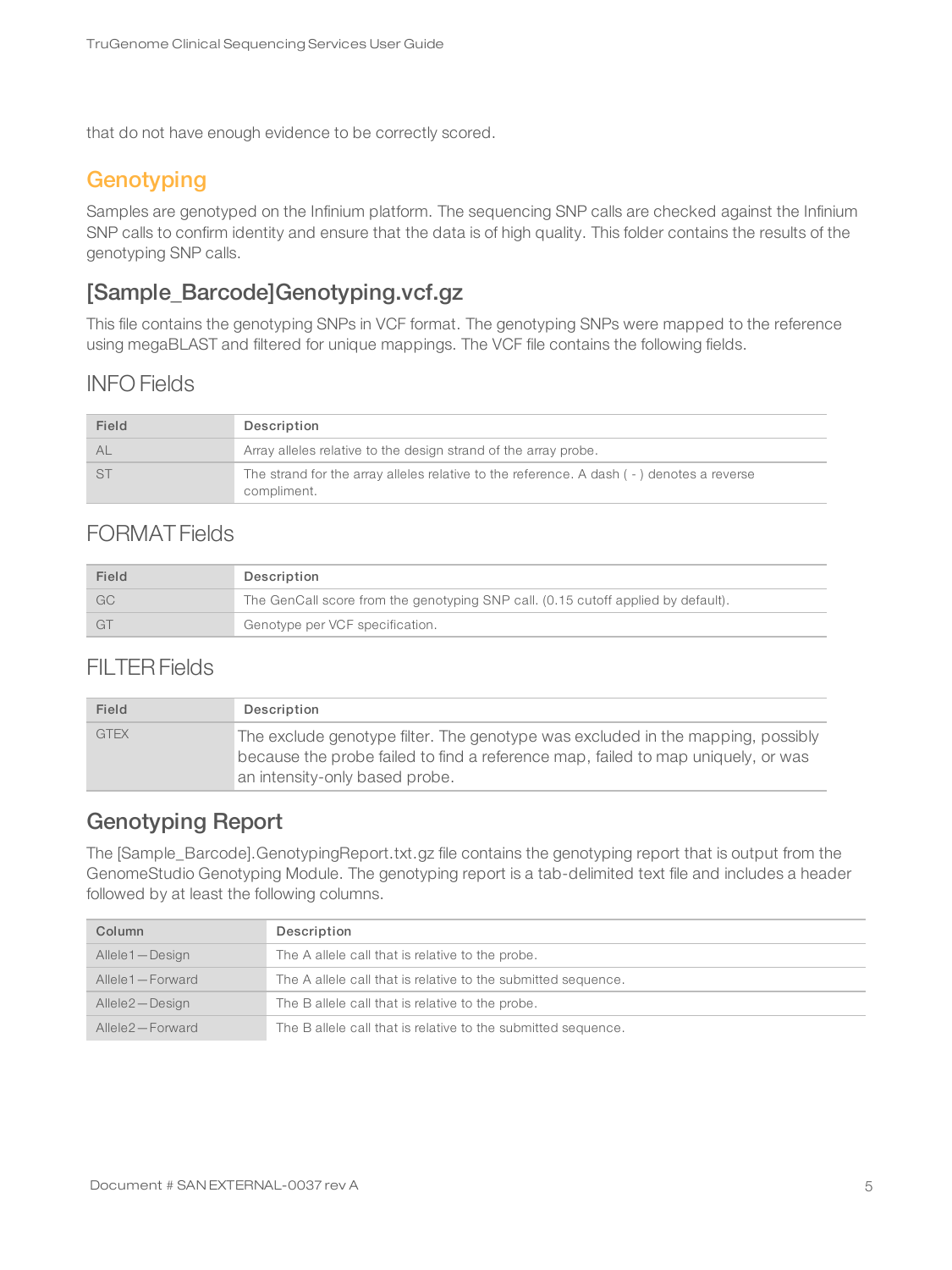| Column          | Description                                                                                                                                                                                                                                                                                                                                                                                                                                                                                     |
|-----------------|-------------------------------------------------------------------------------------------------------------------------------------------------------------------------------------------------------------------------------------------------------------------------------------------------------------------------------------------------------------------------------------------------------------------------------------------------------------------------------------------------|
| GC Score        | The GenCall score. This score is a quality metric assigned to every genotype called, and<br>generally indicates its reliability. GC scores have a maximum of 1, and are calculated using<br>information from the clustering of the samples. Each SNP is evaluated based on the angle of the<br>clusters, dispersion of the clusters, overlap between clusters, and intensity. Genotypes with lower<br>GC scores are located furthest from the center of a cluster and have a lower reliability. |
| Sample Barcode  | The internal process identifier.                                                                                                                                                                                                                                                                                                                                                                                                                                                                |
| <b>SNP Name</b> | The SNP identifier. An rsID for dbSNP content.                                                                                                                                                                                                                                                                                                                                                                                                                                                  |

#### <span id="page-8-0"></span>**Variations**

The variations folder contains the variant call output in VCF 4.1 [format](http://www.1000genomes.org/wiki/Analysis/Variant Call Format/vcf-variant-call-format-version-41) for the sample. Each variant file is compressed and includes an index that was created with tabix, for fast, range-based access. This is a summary of the outputs for each sample. For more information, see [Overview](#page-13-1) on page 11

The VCF files are annotated with the Illumina annotation pipeline and contain additional INFO fields pertaining to the annotations. For more information, see Illumina [Annotation](#page-20-0) Pipeline on page 18.

### [Sample\_Barcode].genome.vcf.gz

The genome VCF file contains VCF formatted output for the SNPs, indels, and block compressed nonvariant position output. You can use this file to quickly compare variants and covered regions between samples. The filters and INFO fields are a combination of both the SNP and indel VCF filters listed in the following tables, along with the block compressed specific flags. For more information, see gVCF [\(Genome](#page-16-0) VCF) on page 14. For additional INFO fields pertaining to annotation information, see Illumina [Annotation](#page-20-0) Pipeline [on](#page-13-0) page 18 on [page](#page-13-0) 11

### [Sample\_Barcode].vcf.gz

This file lists the single nucleotide polymorphisms and indels that were called by the Isaac Variant Caller. The VCF file contains the following fields.

#### Info Fields

| Field         | Description                                                                                                                                      |
|---------------|--------------------------------------------------------------------------------------------------------------------------------------------------|
| AF1000G       | The allele frequency from all populations of 1000 genomes data.                                                                                  |
| <b>AA</b>     | The inferred allele ancestral (if determined) to the chimpanzee/human lineage.                                                                   |
| <b>CIGAR</b>  | The CIGAR alignment for each alternate indel allele.                                                                                             |
| <b>COSMIC</b> | The numeric identifier for the variant in the Catalogue of Somatic Mutations in Cancer<br>(COSMIC) database. Format: GenotypeIndex Significance. |
| <b>CSQR</b>   | Predicted regulatory consequence type. Format: GenotypeIndex RegulatoryID Consequence.                                                           |
| <b>CSQT</b>   | Consequence type as predicted by IAE. Format: GenotypeIndex HGNC Transcript<br>ID Consequence.                                                   |
| <b>DUP</b>    | Normalized version of this variant has a duplicate.                                                                                              |
| <b>END</b>    | The end position of the region described in this record.                                                                                         |
| <b>EVS</b>    | Allele frequency, coverage and sample count taken from the Exome Variant Server (EVS).<br>Format: AlleleFregEVS EVSCoverage EVSSamples.          |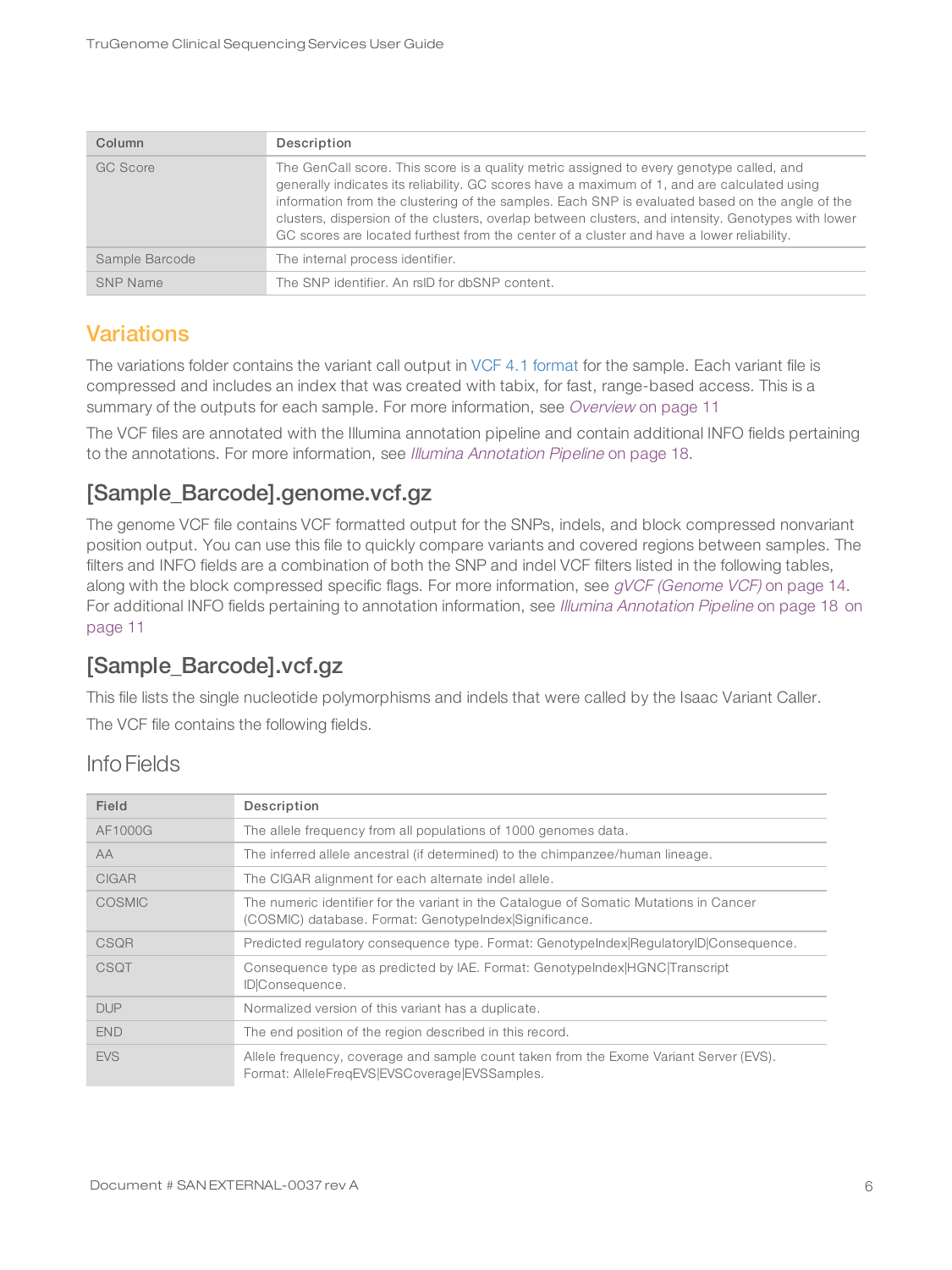| Field         | Description                                                                                                                                                           |
|---------------|-----------------------------------------------------------------------------------------------------------------------------------------------------------------------|
| <b>GMAF</b>   | Global minor allele frequency (GMAF); technically, the frequency of the second most frequent<br>allele. Format: GlobalMinorAllele AlleleFreqGlobalMinor.              |
| <b>IDREP</b>  | Number of times RU is repeated in an indel allele.                                                                                                                    |
| <b>MQ</b>     | RMS of mapping quality.                                                                                                                                               |
| <b>NF</b>     | Normalization failed for this variant (could not be left-shifted due to conflicting upstream<br>variant).                                                             |
| OLD ID        | The ID field prior to decomposition/normalization.                                                                                                                    |
| OLD_VARIANT   | Original chr:pos:ref:alt encoding.                                                                                                                                    |
| phyloP        | PhyloP conservation score. Denotes how conserved the reference sequence is between<br>species throughout evolution.                                                   |
| RefMinor      | Denotes positions where the reference base is a minor allele and is annotated as though it were<br>a variant.                                                         |
| <b>REFREP</b> | Number of times RU is repeated in the reference.                                                                                                                      |
| <b>RU</b>     | The smallest repeating sequence unit extended or contracted in the indel allele relative to the<br>reference. If RUs are longer than 20 bases, they are not reported. |
| SNVHPOL       | SNV contextual homopolymer length.                                                                                                                                    |
| <b>SNVSB</b>  | SNV site strand bias.                                                                                                                                                 |
| Unphased      | Indicates a record that is within the specified phasing window of another variant, but could not<br>be phased because of a lack of minimum read support.              |

#### Format Fields

| ID         | Description                                                                                                                                                                                                                                                                                                                           |
|------------|---------------------------------------------------------------------------------------------------------------------------------------------------------------------------------------------------------------------------------------------------------------------------------------------------------------------------------------|
| AD         | Allelic depths for the ref and alt alleles in the order listed. For indels, this value includes only<br>reads that confidently support each allele. Specifically, includes reads for which the posterior<br>probability is 0.999 or higher that the read contains an indicated allele versus all other<br>intersecting indel alleles. |
| <b>ADF</b> | Allelic depths on the forward strand                                                                                                                                                                                                                                                                                                  |
| <b>ADR</b> | Allelic depths on the reverse strand                                                                                                                                                                                                                                                                                                  |
| <b>DP</b>  | Filtered base call depth used for site genotyping.                                                                                                                                                                                                                                                                                    |
| <b>DPF</b> | Base calls filtered from input before site genotyping.                                                                                                                                                                                                                                                                                |
| <b>DPI</b> | Read depth associated with indel, taken from the site preceding the indel.                                                                                                                                                                                                                                                            |
| FT.        | Sample filter. PASS indicates that all filters have passed for this sample.                                                                                                                                                                                                                                                           |
| GQ         | Genotype quality.                                                                                                                                                                                                                                                                                                                     |
| GOX        | Empirically calibrated variant quality score for variant sites, otherwise the minimum of {Genotype}<br>quality assuming variant position, Genotype quality assuming nonvariant position.                                                                                                                                              |
| GT         | Genotype.                                                                                                                                                                                                                                                                                                                             |
| PL         | Normalized, Phred-scaled likelihoods for genotypes as defined in the VCF specification.                                                                                                                                                                                                                                               |
| <b>PS</b>  | Phase set identifier.                                                                                                                                                                                                                                                                                                                 |
| <b>SB</b>  | Sample site strand bias.                                                                                                                                                                                                                                                                                                              |
| VF         | Variant frequency.                                                                                                                                                                                                                                                                                                                    |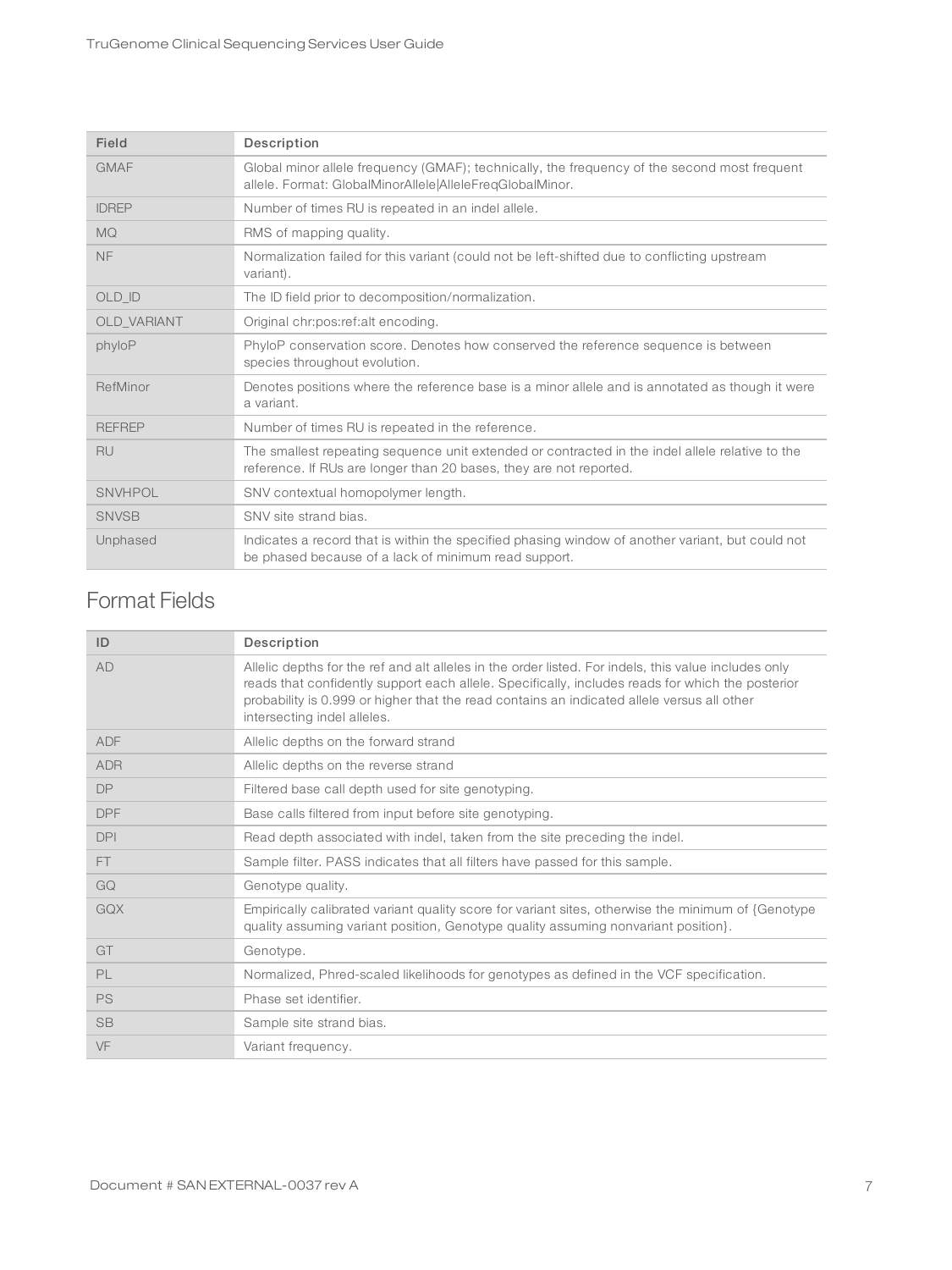#### Filter Fields

| ID                     | Description                                                                                                                                  |
|------------------------|----------------------------------------------------------------------------------------------------------------------------------------------|
| <b>ADFilter</b>        | Call quality inconsistent with AD.                                                                                                           |
| <b>DPFilter</b>        | Call quality inconsistent with DP.                                                                                                           |
| HighDepth              | The locus depth is greater than 3x the mean chromosome depth.                                                                                |
| HighDPFRatio           | The fraction of base calls filtered out at a site is $> 0.4$ .                                                                               |
| <b>HighSNVSB</b>       | SNV strand bias value (SNVSB) exceeds 10.                                                                                                    |
| IndelConflict          | The locus is in a region with conflicting indel calls.                                                                                       |
| <b>IndelSizeFilter</b> | Indel is outside reportable size range. Insertion/Deletion range reported in VCF header.                                                     |
| LowGOX                 | Locus GQX is $<$ 30 or not present.                                                                                                          |
| Pass                   | All filters passed.                                                                                                                          |
| PloidyConflict         | Genotype call from the variant caller is not consistent with chromosome ploidy.                                                              |
| <b>SiteConflict</b>    | The site genotype conflicts with the proximal indel call, which is typically a heterozygous SNV<br>call made inside a heterozygous deletion. |

### <span id="page-10-0"></span>Sample Barcode Technical Report

#### [Sample\_Barcode]TechnicalReport.pdf

This report contains an overview of the results for the samples. The report contains the following information:

- $\blacktriangleright$  Sample Information
- $\blacktriangleright$  Library Specifications
- $\blacktriangleright$  Data Volume
- **Example 3** Passing Filter and Aligned Basecall Quality Score Distribution
- Coverage Summary
- **Non-N Reference Coverage Distribution**
- u SNP/Indel Assessment
- **Variant Statistics**

#### Sample Information

This section of the Sample Barcode Technical Report contains information associated with the sample from the included sample requisition. If the sample was de-identified for processing, this section contains minimal content, such as the de-identified sample name and gender.

#### SNP and Indel Assessment

These two tables in the Sample Barcode Technical Report provide the total number of SNPs and indels overlapping known variants and genes, exons, and coding regions. All counts only use PASS filter variants where applicable.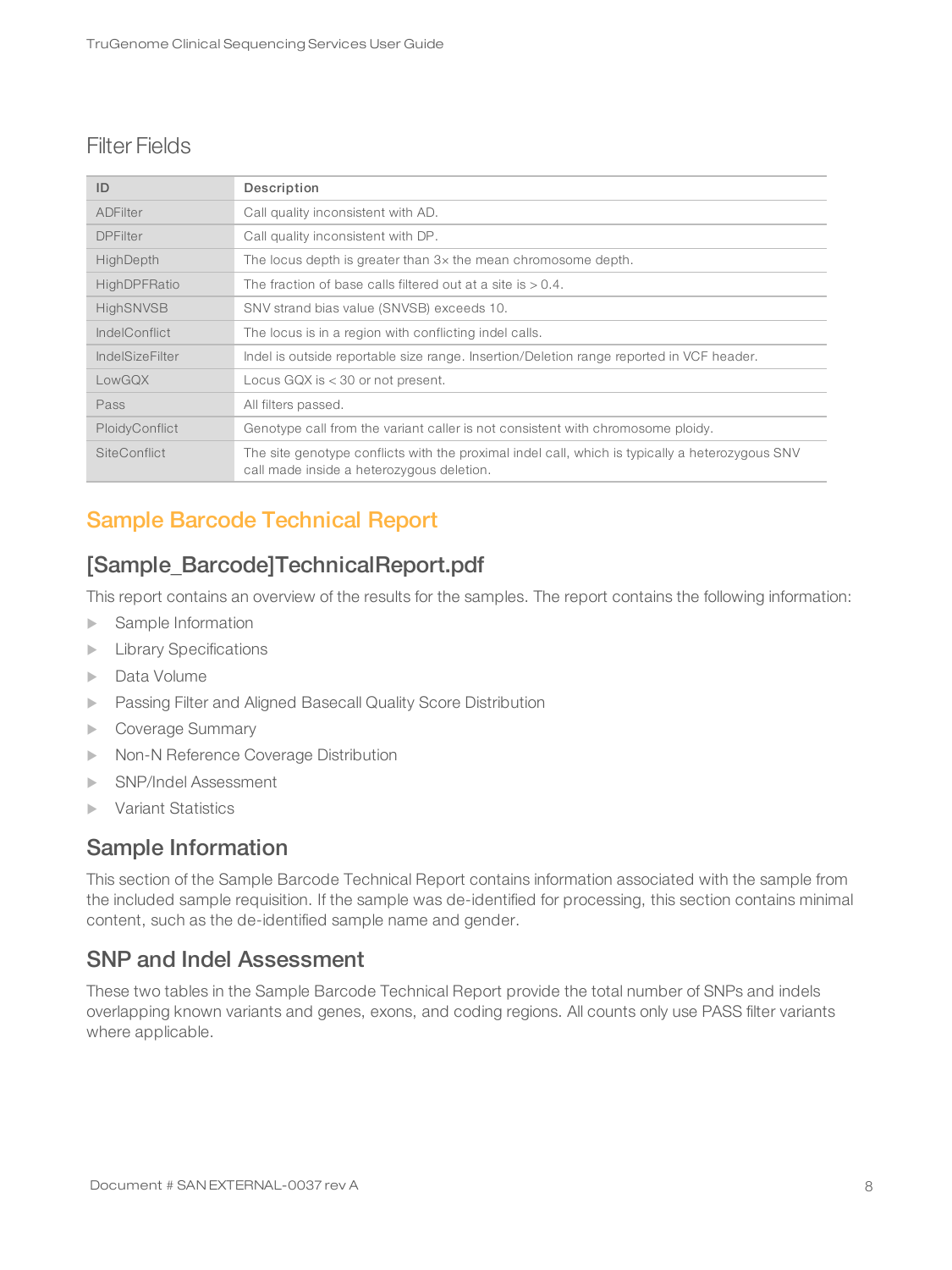| Value            | Description                                                                                                               |
|------------------|---------------------------------------------------------------------------------------------------------------------------|
| $%$ in<br>Coding | Percent of PASS filter variants overlapping a coding position for any annotated transcript.                               |
| $%$ in<br>dbSNP  | Percent of PASS filter variants that overlap a dbSNP identifier in annotation.                                            |
| $%$ in<br>Exons  | Percent of PASS filter variants overlapping a coding, 5' UTR, or 3' UTR position for any annotated transcript.            |
| % in<br>Genes    | Percent of PASS filter variants overlapping a coding, 5' UTR, 3' UTR, or intron position for any annotated<br>transcript. |
| Het/Hom          | The ratio of heterozygous to homozygous PASS filter variants reported.                                                    |
| Ti/TV            | The transition/tranversion ratio for reported variants relative to the reference base or bases.                           |
| Total            | Total number of PASS filter SNVs reported.                                                                                |

#### Variant Statistics

This table provides a breakdown of SNPs and indels into total counts as well as their annotated consequences. Complex indels are split into deletions and insertions where appropriate. Consequence types for overlapping transcripts are counted under the most severe transcript consequence according to the annotation.

#### Library Specifications

This section of the Sample Barcode Technical Report describes the details related to the library prep used in the sample.

| Value                  | Description                                                                                                                                                                                                 |
|------------------------|-------------------------------------------------------------------------------------------------------------------------------------------------------------------------------------------------------------|
| Fragment Length Median | Median fragment length of library sequence fragments calculated for each pair of mapped<br>reads. For normal reads, this value includes both reads, along with the unsequenced insert<br>between the reads. |
| Fragment Length SD     | The standard deviation of fragment lengths around the median.                                                                                                                                               |
| Read Length            | Read lengths used in the build.                                                                                                                                                                             |
| Read Type              | Used as paired end for the standard Whole Genome Sequencing workflow.                                                                                                                                       |

#### Data Volume

This table in the Sample Barcode Technical Report reports the volume of data input into the alignment process and in the associated BAM file.

| Value                         | Description                                                                                                                                                                                 |
|-------------------------------|---------------------------------------------------------------------------------------------------------------------------------------------------------------------------------------------|
| Passing Filter                | Yield is the number of gigabases of data (PASS filter data only) input into the build.<br>% Bases $\ge$ Q30 - Q30 is the percent of the sequence data that has a Q-score of Q30 or greater. |
| Passing Filter and<br>Aligned | Same as passing filter but reported only for the subset of data that aligns to the genome.                                                                                                  |

#### Coverage Summary

Coverage summary reports the distribution of depth of coverage across the genome. Coverage is calculated from bases that are not flagged as duplicates, and for which both read pairs map unambiguously.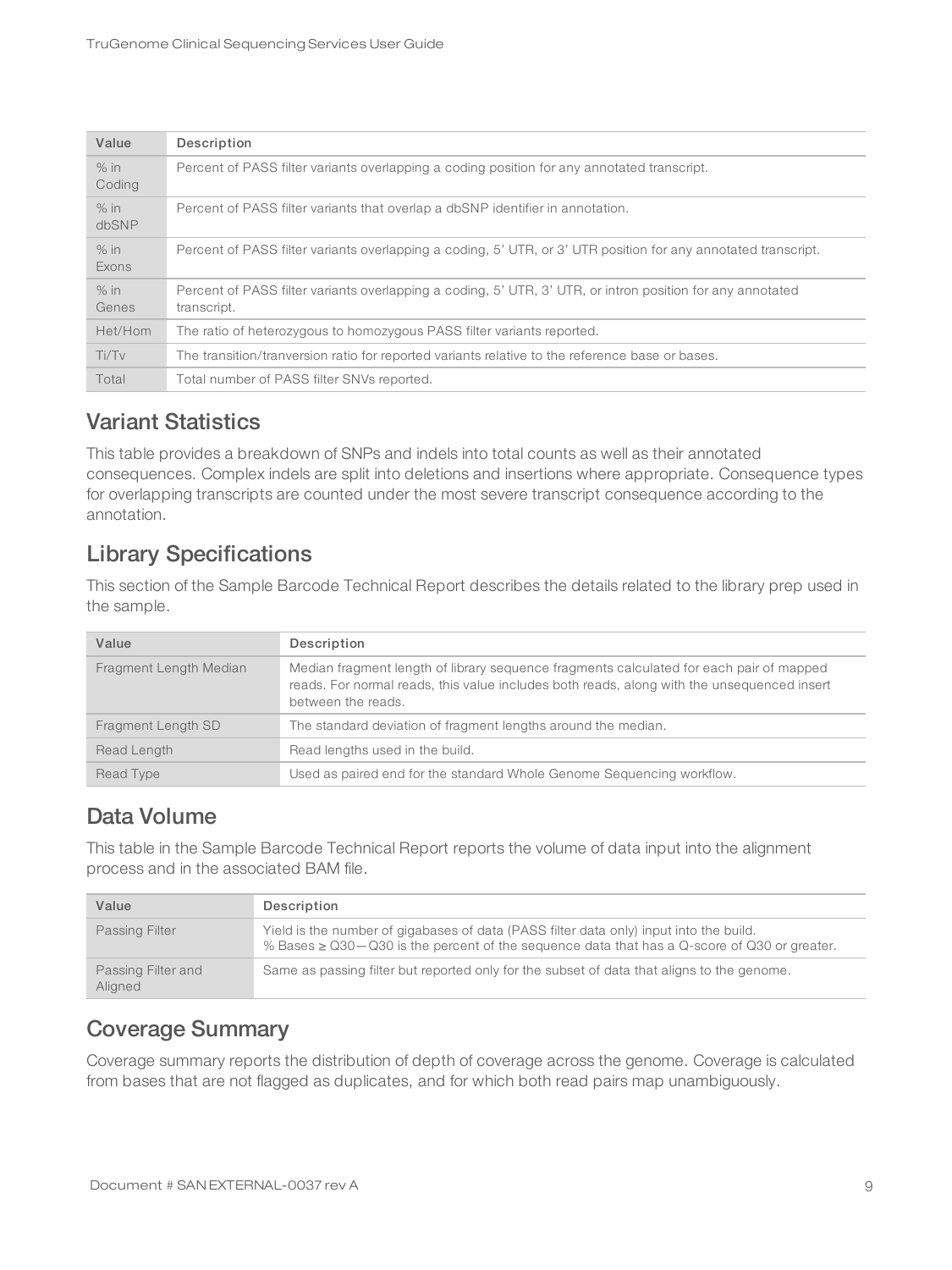| Value                         | Description                                                                                                                                                |
|-------------------------------|------------------------------------------------------------------------------------------------------------------------------------------------------------|
| $% \geq 5/10/20x$<br>coverage | Number of non-N reference autosomal positions that have $\geq 5/10/20$ fold coverage.                                                                      |
| % Callable                    | The percent of autosomal non-N reference genome in gVCF file with a PASS filter status.                                                                    |
| Average<br>Coverage           | Mean coverage across the genome defined as "bases uniquely aligned over non-N autosomal regions" /<br>"total non-N reference length of autosomal regions". |

#### Non-N Reference Coverage Distribution

<span id="page-12-0"></span>This histogram of coverage depth uses the same definition of coverage as the Coverage Summary.

#### Data Integrity

The md5sum.txt file is provided to check the consistency of the sample files and folders. Immediately after sample quality check, the md5sums for every file in the directory tree are generated. If media failures compromise data integrity, you can use the md5sum tool to find the inconsistencies. Use the tool to compare the hash from the provided md5sum file to the hash generated from the downloaded file.

On a Unix system, you can use the following commands to perform an md5sum check, assuming the utility is installed:

- % cd [Sample\_Barcode]
- % md5sum –c md5sum.txt

The check verifies every file in ~30-45 minutes. Any errors are listed in the output.

In Windows, there are various command line and GUI tools available to perform an md5sum check. The Cygwin tools provide a utility identical to Linux.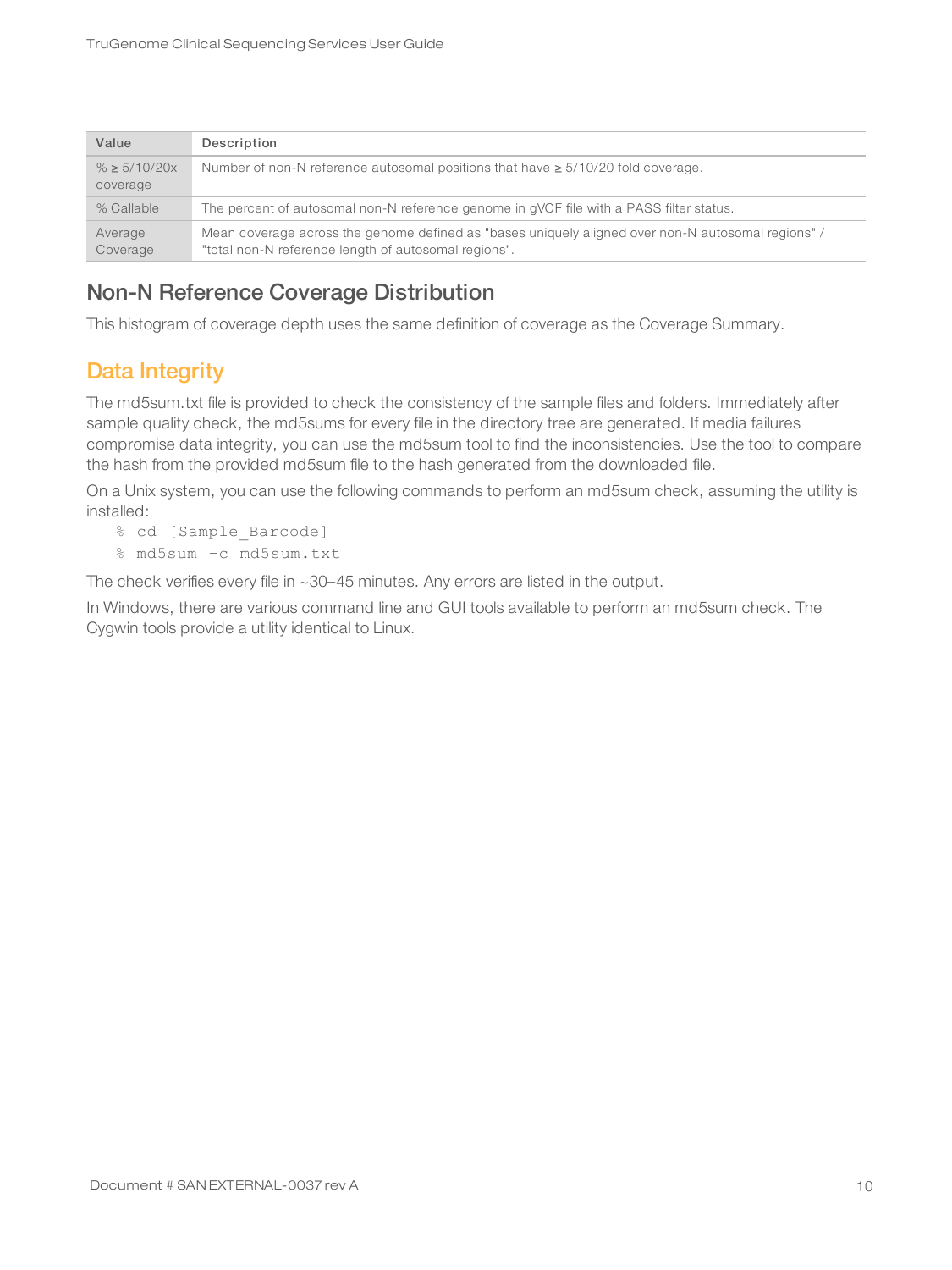# <span id="page-13-0"></span>Analysis Overview

#### <span id="page-13-1"></span>**Overview**

After the sequencer generates base calls and quality scores during primary analysis, the resulting data are analyzed in two steps; alignment to the reference genome, followed by alignment and variant calling.

Alignment and variant calling are performed with the Isaac Aligner and the Isaac Variant Caller. They produce the following output.

- $\blacktriangleright$  Realigned and duplicate marked reads in a BAM file format.
- Variants in a VCF file format.
- An additional Genome VCF (gVCF) file. This file features an entry for every base in the reference, which differentiates reference calls and no calls, and a summary of quality.

#### <span id="page-13-2"></span>Genome Specific Details

ICSL uses Ensembl as a reference genome. The chromosome naming scheme follows the Ensembl conventions of chromosomes 1-22, X, Y, MT. The pseudoautosomal region (PAR) of the Y chromosome is masked out with Ns. As a result, any mappings occurring in the PAR region map to the X chromosome. Only the main chromosomes and mitochondria are used in the reference; alternative loci are not included. As per GATK specification for UCSC, chromosome MT is the first chromosome, followed by the rest in karyotypic order.

| <b>Name</b> | Chr | <b>Start</b> | Stop        |
|-------------|-----|--------------|-------------|
| PAR#1       |     | 60.001       | 2,699,520   |
| PAR#2       |     | 154,931,044  | 155,260,560 |
| PAR#1       |     | 10,001       | 2,649,520   |
| PAR#2       |     | 59,034,050   | 59,363,566  |

The GRCh37 PAR regions are defined as follows.

#### <span id="page-13-3"></span>Isaac Aligner

The Isaac Aligner software uses the following steps to align DNA sequencing data with read lengths of 32–150 bp, single or paired-end, and low error rates.

- Candidate mapping positions-Identifies the complete set of relevant candidate mapping positions using a 32-mer seed-based search.
- $\blacktriangleright$  Mapping selection—Selects the best mapping among all candidates.
- $\blacktriangleright$  Alignment score—Determines alignment scores for the selected candidates based on a Bayesian model.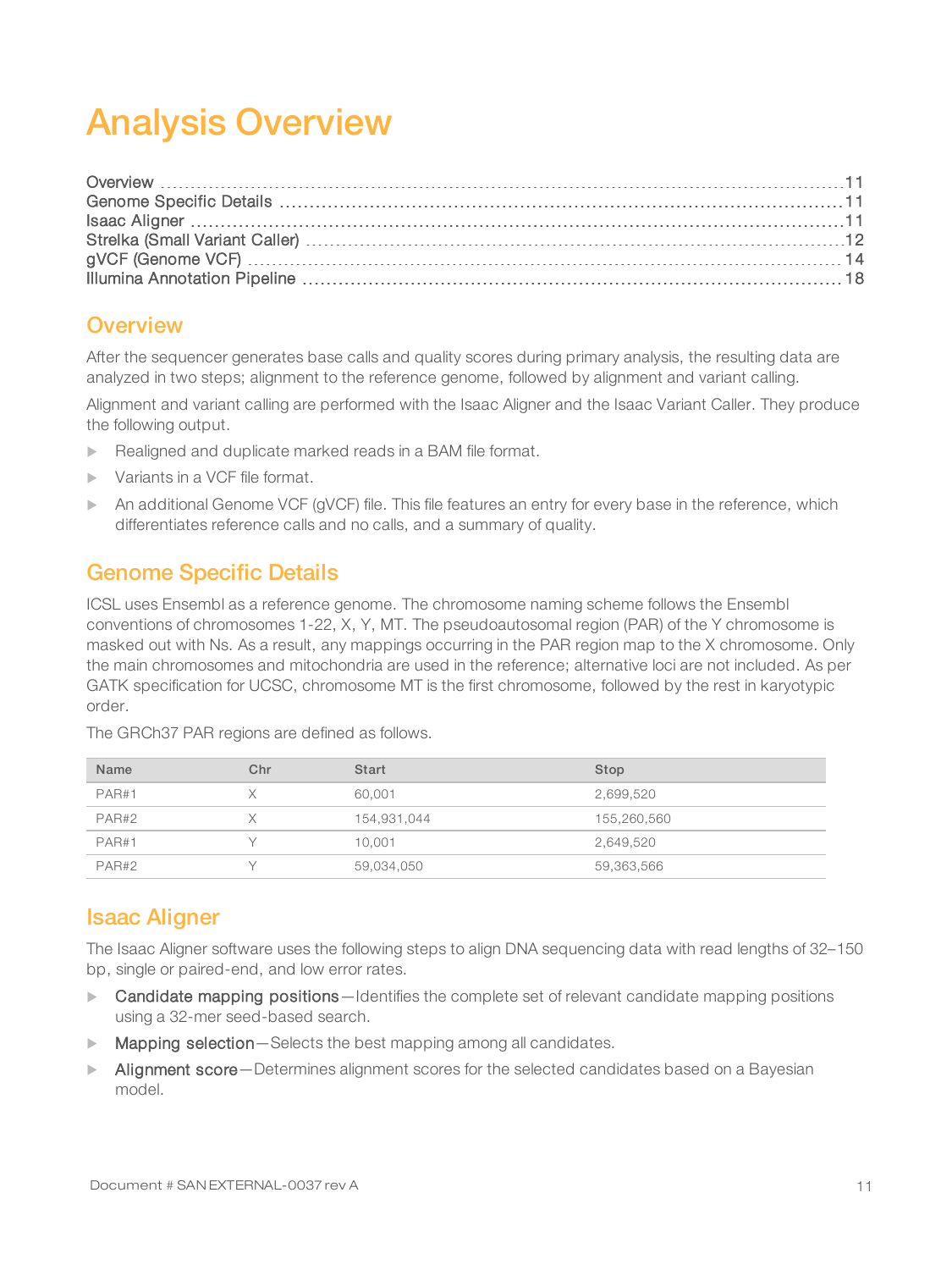Alignment output—Generates final output in a sorted and duplicate-marked BAM file, realigned indels, and a summary file.

#### Candidate Mapping

To align reads, the Isaac Aligner first identifies a small but complete set of relevant candidate mapping positions. The Isaac Aligner begins with a seed-based search using 32-mers as seeds. After the initial singleseed search, Isaac performs a multi-seed search for only those reads that were not mapped unambiguously with a single seed.

#### Mapping Selection

Following a seed-based search, Isaac Aligner selects the best mapping among all candidates.

For paired-end data sets, mappings where only one end is aligned (called orphan mappings) prompt a local search to find additional mapping candidates. These candidates are called shadow mappings. They are defined through the expected minimum and maximum insert size. After optional trimming of low quality 3′ ends and adapter sequences, the possible mapping positions of each fragment are compared. This step accounts for any available pair-end information, possible gaps using a banded Smith-Waterman gap aligner, and possible shadows. The selection is based on the Smith-Waterman score and on the log-probability of each mapping.

#### Alignment Scores

The alignment scores of each read pair are based on a Bayesian model, where the probability of each mapping is inferred from the base qualities and the positions of the mismatches. The final mapping quality is the alignment score, truncated to 60 for scores above 60, and possibly corrected to known ambiguities in the reference as flagged in the seeds. Following alignment, reads are sorted. Further analysis is performed to identify duplicates and optionally to realign indels.

#### Alignment Output

After sorting the reads, Isaac Aligner generates compressed binary alignment output files, called BAM (\*.bam) files, using the following process:

- **Marking duplicates** Detection of duplicates is based on the location and observed length of each fragment. The Isaac aligner identifies and marks duplicates even when they appear on oversized fragments or chimeric fragments. Optical duplicates are already filtered out during RTA processing.
- Realigning indels—Isaac Aligner tracks previously detected indels, over a window large enough for the current read length, and applies the known indels to all reads with mismatches.
- **Example 3** Generating BAM files The first step in the BAM file generation is the creation of the BAM record, which contains all the required information except the name of the read. The Isaac Aligner reads data from base call (BCL) files that were written during base calling on the sequencer to generate the read names. Data is then compressed into blocks of 64kb or less to create the BAM file.

#### <span id="page-14-0"></span>Strelka (Small Variant Caller)

The Isaac Variant Caller identifies polymorphisms (SNPs) and small indels using the following steps:

- Read filtering Filters out reads failing quality checks.
- Indel candidate discovery and realignment—Finds possible indels present in multiple reads and realigns all reads overlapping these candidates.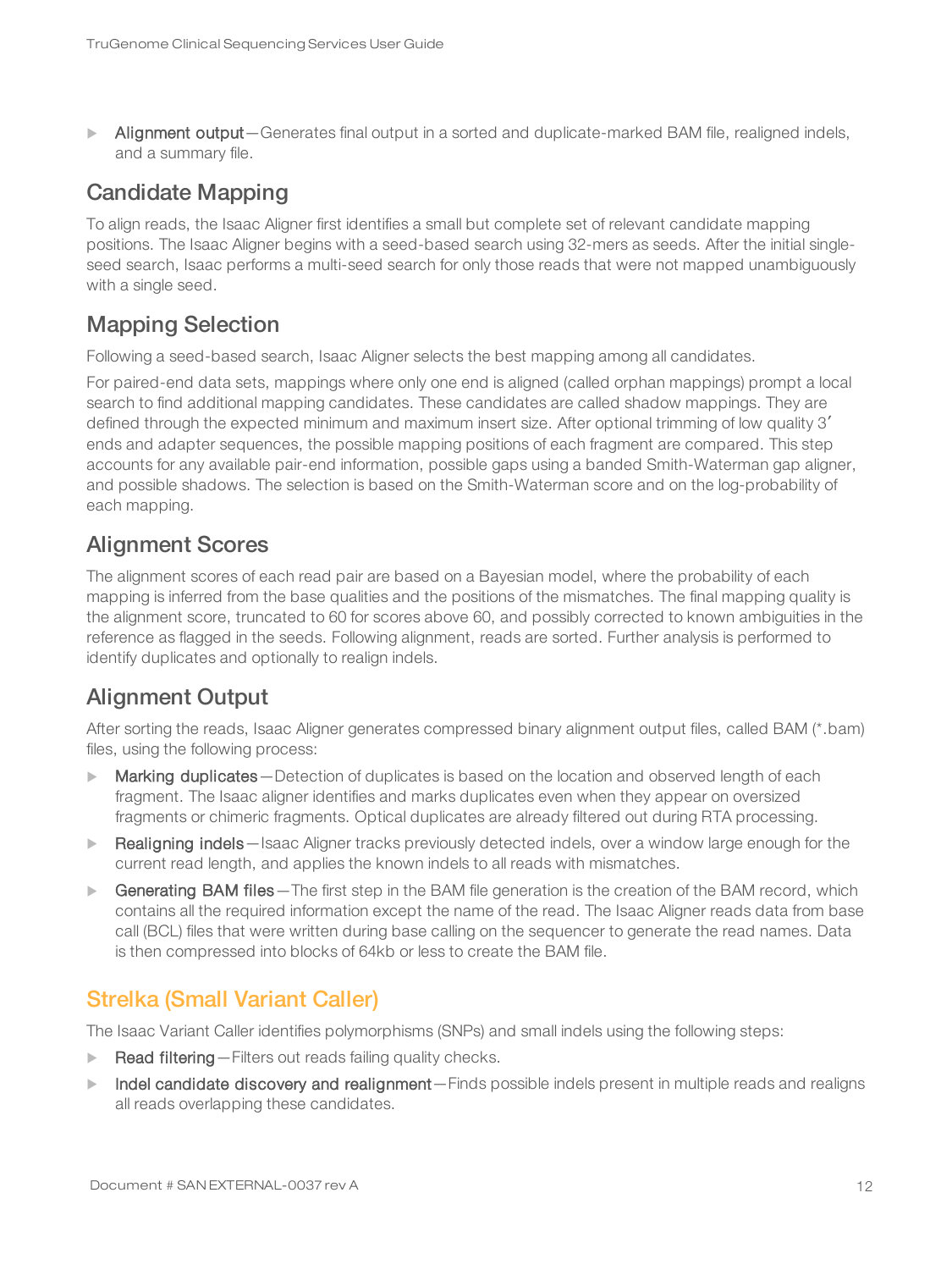- SNV calling Computes the probability of each possible genotype given the aligned read data and a prior distribution of variation in the genome.
- $\triangleright$  Short range phasing—SNPs within 2 bases of each other, and therefore close enough to be in a single codon, are combined into a single, phased block substitution when read evidence indicates the presence of a consistent diploid solution.
- Indel calling Analagous to SNV calling, but used for candidate indels.
- $\blacktriangleright$  Variant rescoring Assigns final confidence scores based on empirically-fitted models.

#### Read Filtering

Input reads are filtered by removing any of the following reads:

- $\blacktriangleright$  Reads that failed base calling quality checks.
- Reads marked as PCR duplicates.
- Paired-end reads not marked as a proper pair.
- Reads with a mapping quality  $<$  20.

#### Indel Candidate Discovery and Realignment

The variant caller proceeds with candidate indel discovery and generates alternate read alignments based on candidate indels. During realignment, the variant caller selects a representative alignment to use for site genotype calling and depth summarizing by the SNV caller.

#### SNV Calling

The variant caller filters the set of filtered and realigned reads for SNV calling without affecting indel calls. Any contiguous trailing sequence of N base calls is trimmed from the end of the read. Using a mismatch density filter, reads with an unexpectedly high number of disagreements with the reference are masked as follows.

- The variant caller identifies each insertion or deletion as a single mismatch.
- $\triangleright$  Base calls with more than 2 mismatches to the reference sequence within 20 bases of the call are ignored.
- If the call occurs within the first or last 20 bases of a read, the mismatch limit is applied to a 41-base window at the corresponding end of the read.
- $\triangleright$  The mismatch limit is applied to the entire read when the read length is 41 or shorter.

The variant caller filters out all bases marked by the mismatch density filter and any N base calls that remain after the end-trimming step. These filtered base calls are not used for site-genotyping, but appear in the filtered base call counts in the variant caller output for each site.

All remaining base calls are used for site-genotyping. The genotyping method heuristically adjusts the joint error probability that is calculated from multiple observations of the same allele on each strand of the genome. This correction accounts for the possibility of error dependencies.

This method treats the highest-quality base call from each allele and strand as an independent observation and leaves the associated base call quality scores unmodified. Quality scores for subsequent base calls for each allele and strand are then adjusted. This adjustment is done to increase the joint error probability of the given allele above the error expected from independent base call observations.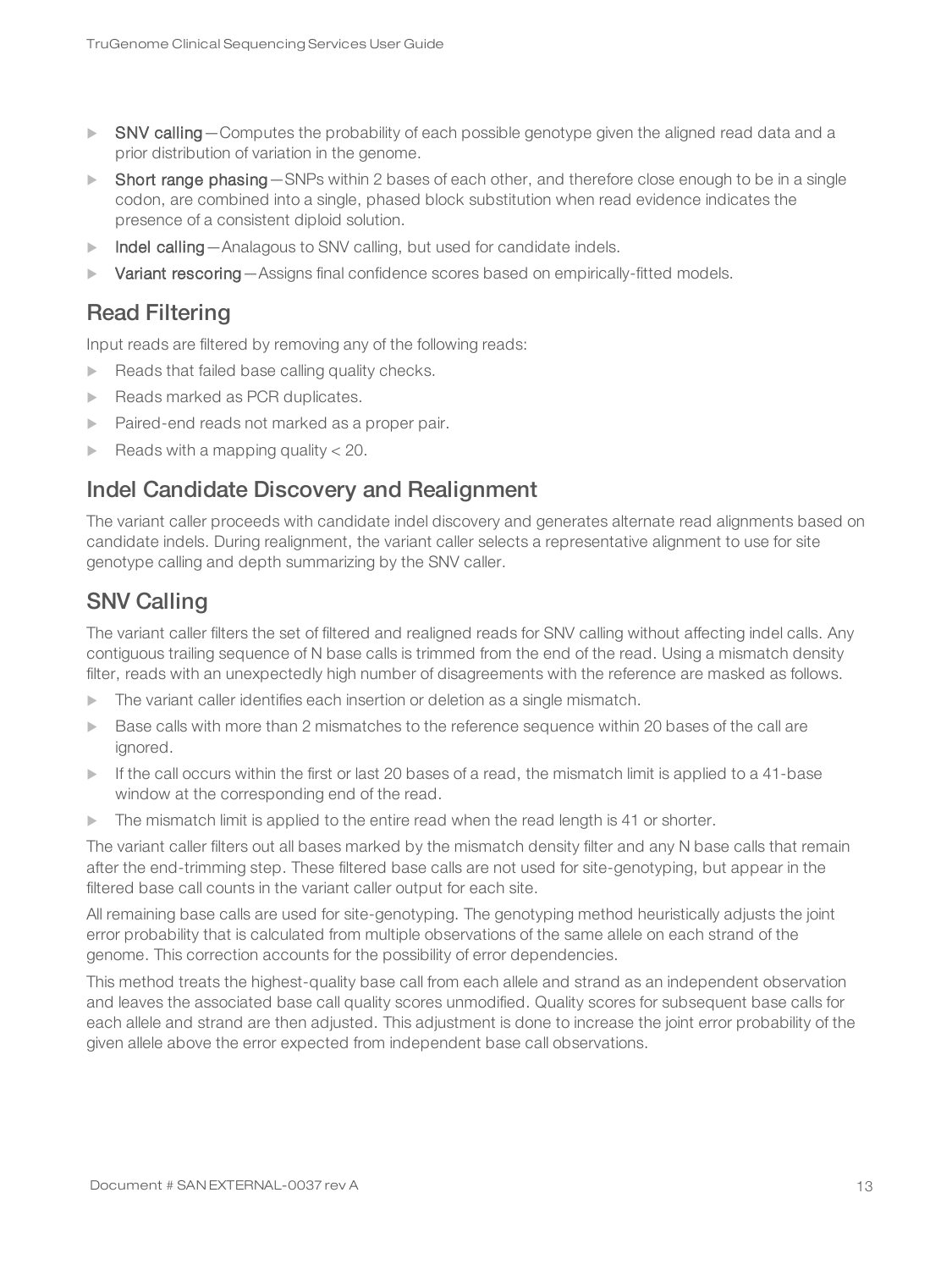### Short Range Phasing

SNPs within 2 bases of each other, and therefore close enough to be in a single codon, are subject to a postprocessing step. This step can merge them into block substitutions that specify the phasing of the original variants.

Blocks of 2 or more heterozygous variants such that adjacent pairs are within 2 bases of each other are identified. Reads fully spanning a given block are used to score possible haplotype pairs, and if 1 pair of haplotypes is superior to all other alternatives, this pair is output as a block substitution. If, instead, no single pair is clearly best, the variants are output as the original individual calls but with the specification HaplotypeConsistency in the FILTER field.

#### Indel Calling

Indel candidates are used to score possible indel genotypes similar to the process described for SNVs. Unlike SNVs, there is no correlated error model (ie, reads are treated as fully independent). Indel error probabilities are assigned based on the length of homopolymer runs in the reference and the hypothesized genome implied by an indel candidate.

#### Variant Rescoring and Filtering

A final calibrated confidence score (GQX) is computed for most variant calls, and this score is used to filter dubious calls. The calibrated score is based on an empirical model fitted to a reference truth set from the Platinum Genomes project. Predictor features are determined for each variant call (including depth of coverage, strand bias, genotype likelihood, mapping, and base qualities). Features are normalized according to average sequencing depth per chromosome and combined in a logistic regression model, to derive a final Q-score. This Q-score is then compared against precomputed cutoffs chosen to balance precision and recall for a separate reference truth set, to determine whether the variant is reported as PASS or filtered.

#### Variant Call Output

After the SNV and indel genotyping methods and variant rescoring are complete, the variant caller applies a final set of heuristic filters and merges invariant positions with similar properties (depth of coverage, confidence score, and so on) into block records. Then the variant caller reconciles certain conflicts arising when indels overlap other indels or SNVs.

<span id="page-16-0"></span>The final output is in the form of a genome variant call (gVCF) file.

### gVCF (Genome VCF)

Human genome sequencing applications require sequencing information for both variant and nonvariant positions, yet there is no common exchange format for such data. gVCF addresses this issue.

gVCF is a set of conventions applied to the standard variant call format (VCF). These conventions allow representation of genotype, annotation, and additional information across all sites in the genome, in a reasonably compact format. Typical human whole-genome sequencing results expressed in gVCF with annotation are less than 1.7 GB, or about 1/50 the size of the BAM file used for variant calling.

gVCF is also equally appropriate for representing and compressing targeted sequencing results. Compression is achieved by joining contiguous nonvariant regions with similar properties into single block VCF records. To maximize the utility of gVCF, especially for high stringency applications, the properties of the compressed blocks are conservative. Block properties such as depth and genotype quality reflect the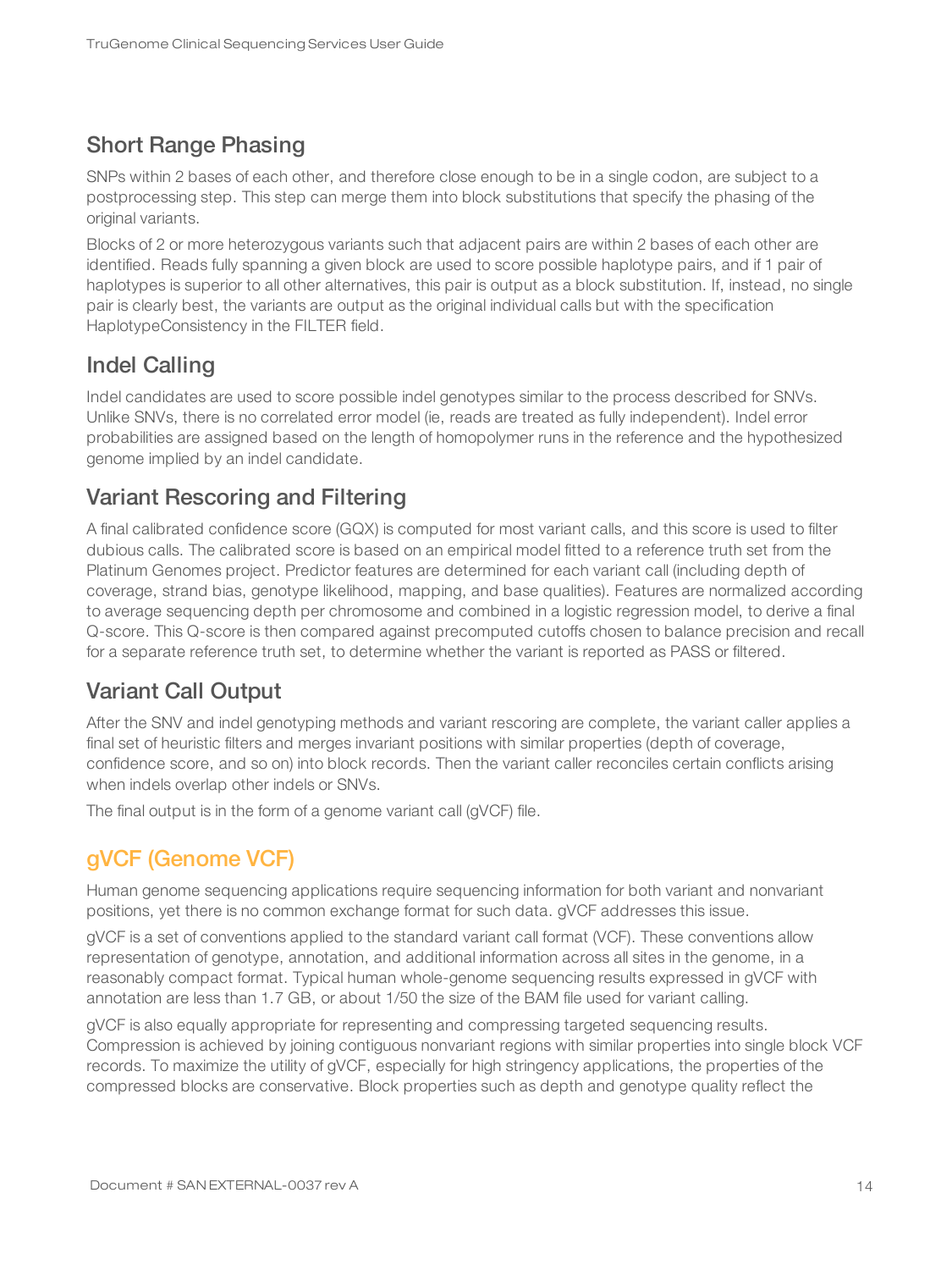minimum of any site in the block. The gVCF file is also a valid VCF v4.1 file, and can be indexed and used with existing VCF tools such as tabix and IGV. This feature makes the file convenient both for direct interpretation and as a starting point for further analysis.

#### gvcftools

Illumina has created a full set of utilities aimed at creating and analyzing Genome VCF files. For information and downloads, visit the gvcftools website at [sites.google.com/site/gvcftools/home](https://sites.google.com/site/gvcftools/home).

#### Examples

The following is a segment of a VCF file following the gVCF conventions for representation of nonvariant sites and, more specifically, using gvcftools block compression and filtration levels.

In the following gVCF example, nonvariant regions are shown in normal text and variants are shown in **bold**.

#### $\mathbf{H}$  , **NOTE**

The variant lines can be extracted from a gVCF file to produce a conventional variant VCF file.

```
20 676194 . A . . PASS END=676441;BLOCKAVG_min30p3a GT:GQX:DP:DPF
  0/0:74:26:0
```
- **20 676442 . T G 175 PASS SNVHPOL=3;MQ=60;AA=T;GMAF=G|0.255;AF1000G=0.254992;phyloP=-0.016 GT:GQ:GQX:DP:DPF:AD:ADF:ADR:SB:FT:PL 0/1:208:60:45:3:27,18:16,11:11,7:- 21:PASS:210,0,325**
- 20 676443 . T . . PASS END=676551;BLOCKAVG\_min30p3a GT:GQX:DP:DPF 0/0:83:29:0
- 20 676552 . A . . PASS END=676574;BLOCKAVG\_min30p3a GT:GQX:DP:DPF 0/0:51:23:2
- **20 676575 . A T 377 PASS SNVHPOL=3;MQ=60;AA=T;GMAF=A|0.1102;AF1000G=0.889776;phyloP=-0.505 GT:GQ:GQX:DP:DPF:AD:ADF:ADR:SB:FT:PL 1/1:69:60:24:4:0,24:0,10:0,14:- 41.9:PASS:370,72,0**
- 20 676576 . T . . PASS END=676672;BLOCKAVG\_min30p3a GT:GQX:DP:DPF 0/0:52:24:1
- 20 676673 . T . . PASS END=676803;BLOCKAVG\_min30p3a GT:GQX:DP:DPF 0/0:78:27:0
- **20 676804 . G A 90 PASS SNVHPOL=2;MQ=60;AA=G;GMAF=A|0.2526;AF1000G=0.252596;phyloP=-0.066 GT:GQ:GQX:DP:DPF:AD:ADF:ADR:SB:FT:PL 0/1:123:60:33:1:24,9:11,4:13,5:- 12.9:PASS:125,0,304**

20 676805 . C . . LowGQX;HighDPFRatio . GT:GQX:DP:DPF .:.:0:1

In addition to the nonvariant and variant regions in the example, there is also 1 nonvariant region from [676805,676806] that is filtered out due to insufficient confidence that the region is a homozygous reference.

#### **Conventions**

Any VCF file following the gVCF convention combines information on variant calls (SNVs and small indels) with genotype and read depth information for all nonvariant positions in the reference. Because this information is integrated into a single file, distinguishing variant, reference, and no-call states for any site of interest is straightforward.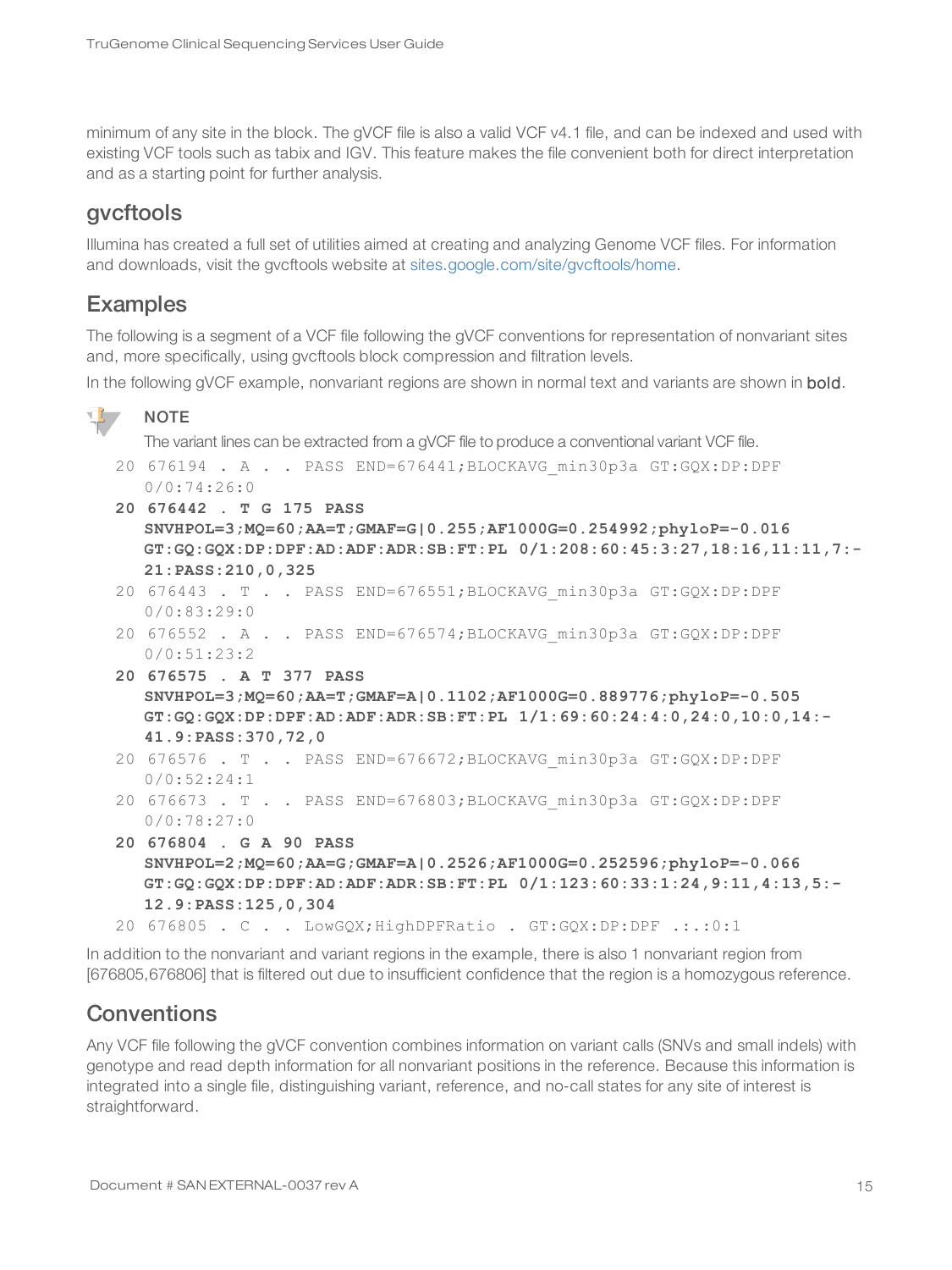The following subsections describe the general conventions followed in any gVCF file, and provide information on the specific parameters and filters used in the Isaac workflow gVCF output.



**NOTE** 

gVCF conventions are written with the assumption that only one sample per file is being represented.

#### Interpretation

gVCF files can be interpreted as follows:

- Fast interpretation—As a discrete classification of the genome into variant, reference, and no-call loci. This classification is the simplest way to use the gVCF. The Filter fields for the gVCF file have already been set to mark uncertain calls as filtered for both variant and nonvariant positions. Simple analysis can be performed to look for all loci with a filter value of PASS, and treat them as called.
- Research interpretation—As a statistical genome. Additional fields, such as genotype quality, are provided for both variant and reference positions to allow the threshold between called and uncalled sites to be varied. These fields can also be used to apply more stringent criteria to a set of loci from an initial screen.

#### ExternalTools

gVCF is written to the VCF 4.1 specification, so any tool that is compatible with the specification (such as IGV and tabix) can use the file. However, certain tools are not appropriate if they:

- Apply algorithms to VCF files that make sense for only variant calls (as opposed to variant and nonvariant regions in the full gVCF)
- $\blacktriangleright$  Are only computationally feasible for variant calls

For these cases, extract the variant calls from the full gVCF file.

#### Special Handling for Indel Conflicts

Sites that are filled in inside deletions have additional treatment.

- $\blacktriangleright$  Heterozygous Deletions Sites inside heterozygous deletions have haploid genotype entries (ie, 0 instead of 0/0, 1 instead of 1/1). Heterozygous SNVs are marked with the SiteConflict filter and their original genotype is left unchanged. Sites inside heterozygous deletions cannot have a genotype quality score higher than the enclosing deletion genotype quality.
- **Homozygous Deletions** Sites inside homozygous deletions have genotype set to period (.), and site and genotype quality are also set to period (.).
- In All Deletions Sites inside any deletion are marked with the filters of the deletion, and more filters can be added pertaining to the site itself. These modifications reflect the idea that the enclosing indel confidence bounds the site confidence.
- Indel Conflicts—In any region where overlapping deletion evidence cannot be resolved into 2 haplotypes, all indel and set records in the region are marked with the IndelConflict filter.

| ID                  | Tvpe | Description                                                                                                                                   |
|---------------------|------|-----------------------------------------------------------------------------------------------------------------------------------------------|
| IndelConflict       |      | site/indel Locus is in region with conflicting indel calls.                                                                                   |
| <b>SiteConflict</b> | site | Site genotype conflicts with proximal indel call. This conflict is typically a heterozygous genotype<br>found inside a heterozygous deletion. |

#### Table 1 Indel Conflict Filters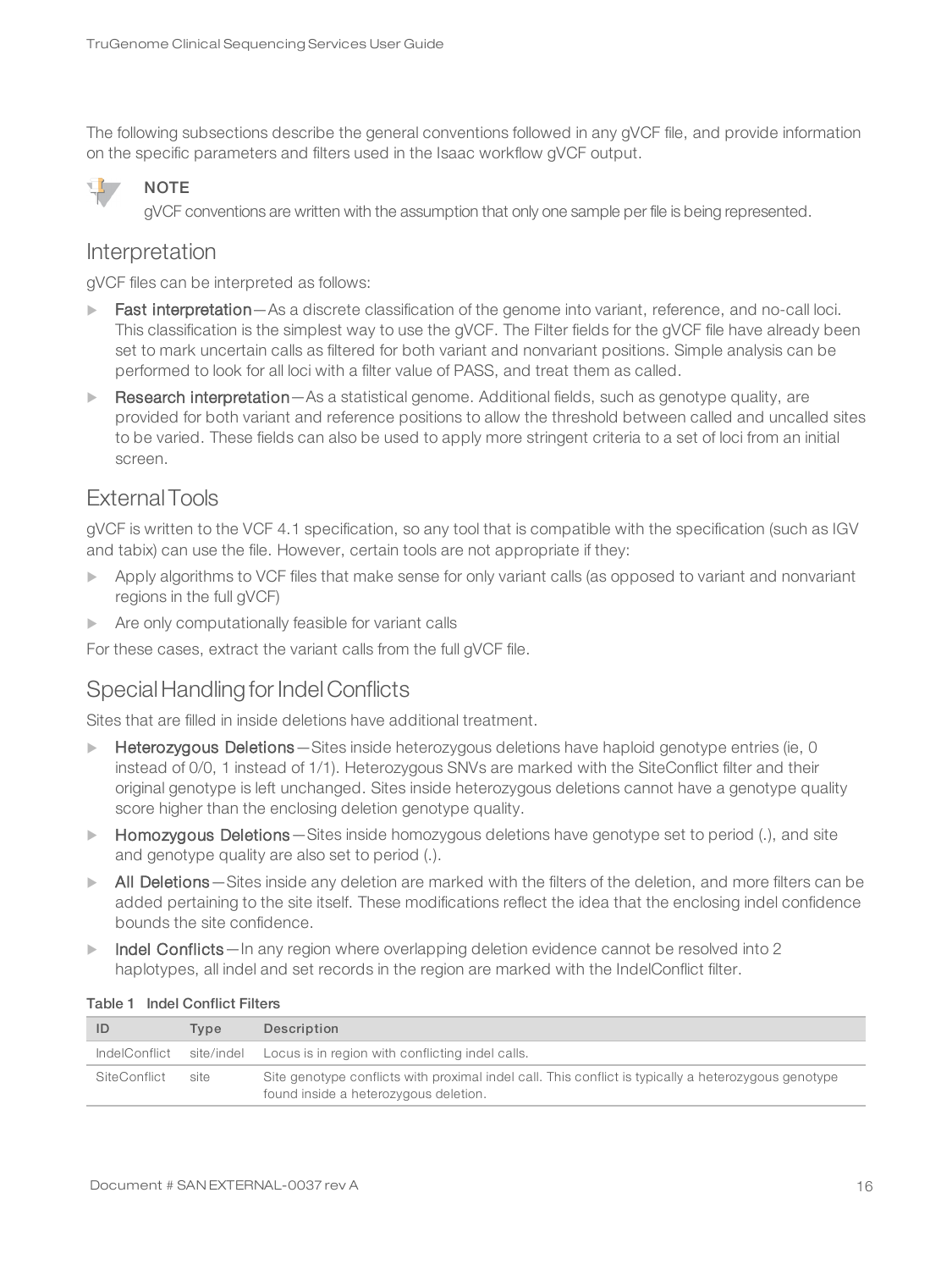#### Representation of Nonvariant Segments

This section includes the following subsections:

- $\blacktriangleright$  Block representation using END key
- $\blacktriangleright$  Joining nonvariant sites into a single block record
- $\blacktriangleright$  Block sample values
- Nonvariant block implementations

#### **Block Representation Using END Key**

Continuous nonvariant segments of the genome can be represented as single records in gVCF. These records use the standard END key to indicate the extent of the record. Even though the record can span multiple bases, only the first base is provided in the REF field (to reduce file size). Following is a simplified example of a nonreference block record:

```
##INFO=<ID=END,Number=1,Type=Integer,Description="End position of the
  variant described in this record">
#CHROM POS ID REF ALT QUAL FILTER INFO FORMAT NA19238
chr1 51845 . A . . PASS END=51862
```
The example record spans positions [51845,51862].

#### Joining Nonvariant Sites Into a Single Block Record

Address the following issues when joining adjacent nonvariant sites into block records:

- $\blacktriangleright$  The criteria that allow adjacent sites to be joined into a single block record.
- The method to summarize the distribution of SAMPLE or INFO values from each site in the block record.
- At any gVCF compression level, a set of sites can be joined into a block if they meet the following criteria:
- Each site is nonvariant with the same genotype call. Expected nonvariant genotype calls are  $\{0/0, 0, \ldots, \tau\}$ .}.
- $\blacktriangleright$  Each site has the same coverage state, where coverage state refers to whether at least 1 read maps to the site. For example, sites with 0 coverage cannot be joined into the same block with covered sites.
- $\blacktriangleright$  Each site has the same set of FILTER tags.
- $\triangleright$  Sites have less than a threshold fraction of nonreference allele observations compared to all observed alleles (based on AD and DP field information). This threshold is used to keep sites with high ratios of nonreference alleles from being compressed into nonvariant blocks. In the Isaac Variant Caller gVCF output, the maximum nonreference fraction is 0.2.

#### BlockSample Values

Any field provided for a block of sites, such as read depth (using the DP key), shows the minimum observed value among all sites encompassed by the block.

#### Nonvariant Block Implementations

Files conforming to the gVCF conventions delineated in this document can use different criteria for creation of block records, depending on the desired trade-off between compression and nonvariant site detail. The Isaac Variant Caller provides the blocking scheme min30p3a as the nonvariant block compression scheme.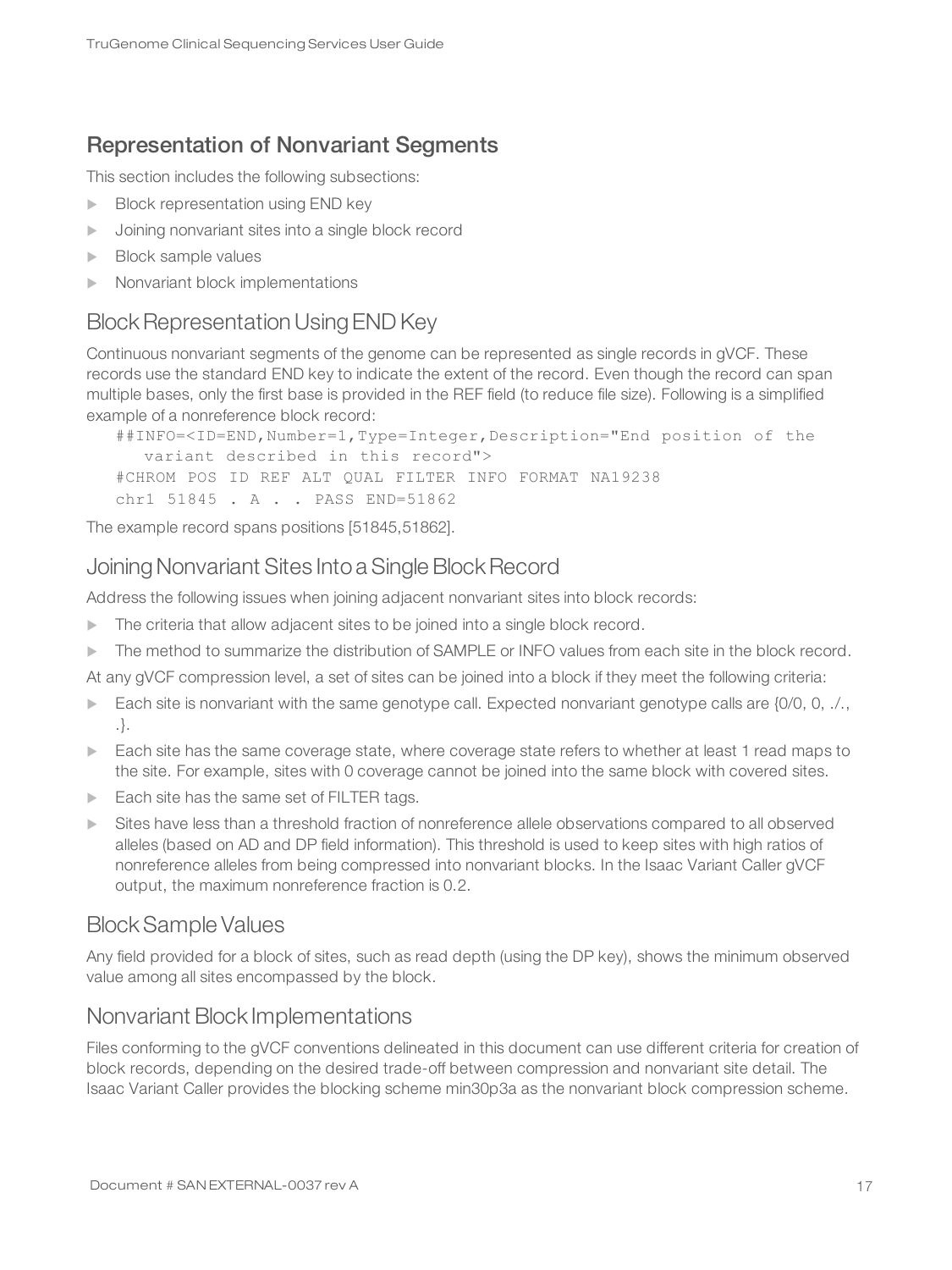Each sample value shown for the block, such as the depth (using the DP key), is restricted to have a range where the maximum value is within 30% or 3 of the minimum. Therefore, for sample value range [x,y],  $y \le$ x+max(3, x\*0.3). This range restriction applies to all sample values written in the final block record.

#### Genotype Quality for Variant and Nonvariant Sites

The gVCF file uses an adapted version of genotype quality for variant and nonvariant site filtration. This value is associated with the GQX key. The GQX value is intended to represent the minimum of Phred genotype quality (assuming the site is variant, assuming the sites is nonvariant).

You can use this value to allow a single value to be used as the primary quality filter for both variant and nonvariant sites. Filtering on this value corresponds to a conservative assumption appropriate for applications where reference genotype calls must be determined at the same stringency as variant genotypes, for example:

- An assertion that a site is homozygous reference at GQX ≥ 30 is made assuming the site is variant.
- An assertion that a site is a nonreference genotype at  $GQX \ge 30$  is made assuming the site is nonvariant.

#### Filter Criteria

The gVCF FILTER description is divided into 2 sections, the first describes filtering based on genotype quality while the second describes all other filters.



#### **NOTE**

These filters are default values used in the current Isaac Variant Caller implementation. However, no set of filters or cutoff values are required for a file to conform to gVCF conventions.

The genotype quality is the primary filter for all sites in the genome. In particular, traditional discovery-based site quality values that convey confidence that the site is anything besides the homozygous reference genotype, such as SNP or quality, are not used. Instead, a site, or locus, is filtered based on the confidence in the reported genotype for the current sample.

The genotype quality used in gVCF is a Phred-scaled probability that the given genotype is correct. It is indicated with the FORMAT field tag GQX. Any locus where the genotype quality is below the cutoff threshold is filtered with the tag LowGQX. Besides filtering on genotype quality, other filters can also be applied.

<span id="page-20-0"></span>For more information, see the small variants and genome VCF [Variations](#page-8-0) on page 6.

#### Illumina Annotation Pipeline

Some annotations are provided in the INFO fields of the supplied VCF files. The majority of annotations are provided in the JSON output file described in the section that follows. Illumina compiles annotation content from several sources. SNPs and indels are annotated with the following:

| Source               | Version             | <b>Release Date</b> |
|----------------------|---------------------|---------------------|
| dbSNP                | 147                 | 04/14/2016          |
| <b>COSMIC</b>        | v78                 | 05/09/2016          |
| 1000 Genomes Project | Phase 3 v5a         | 05/27/2013          |
| <b>EVS</b>           | ESP6500SI-V2-SSA137 | 11/13/2013          |
| <b>ExAC</b>          | 0.3.1               | 03/14/2016          |
| ClinVar              | Unknown             | 08/31/2016          |
| phyloP               | hg19                | 11/10/2009          |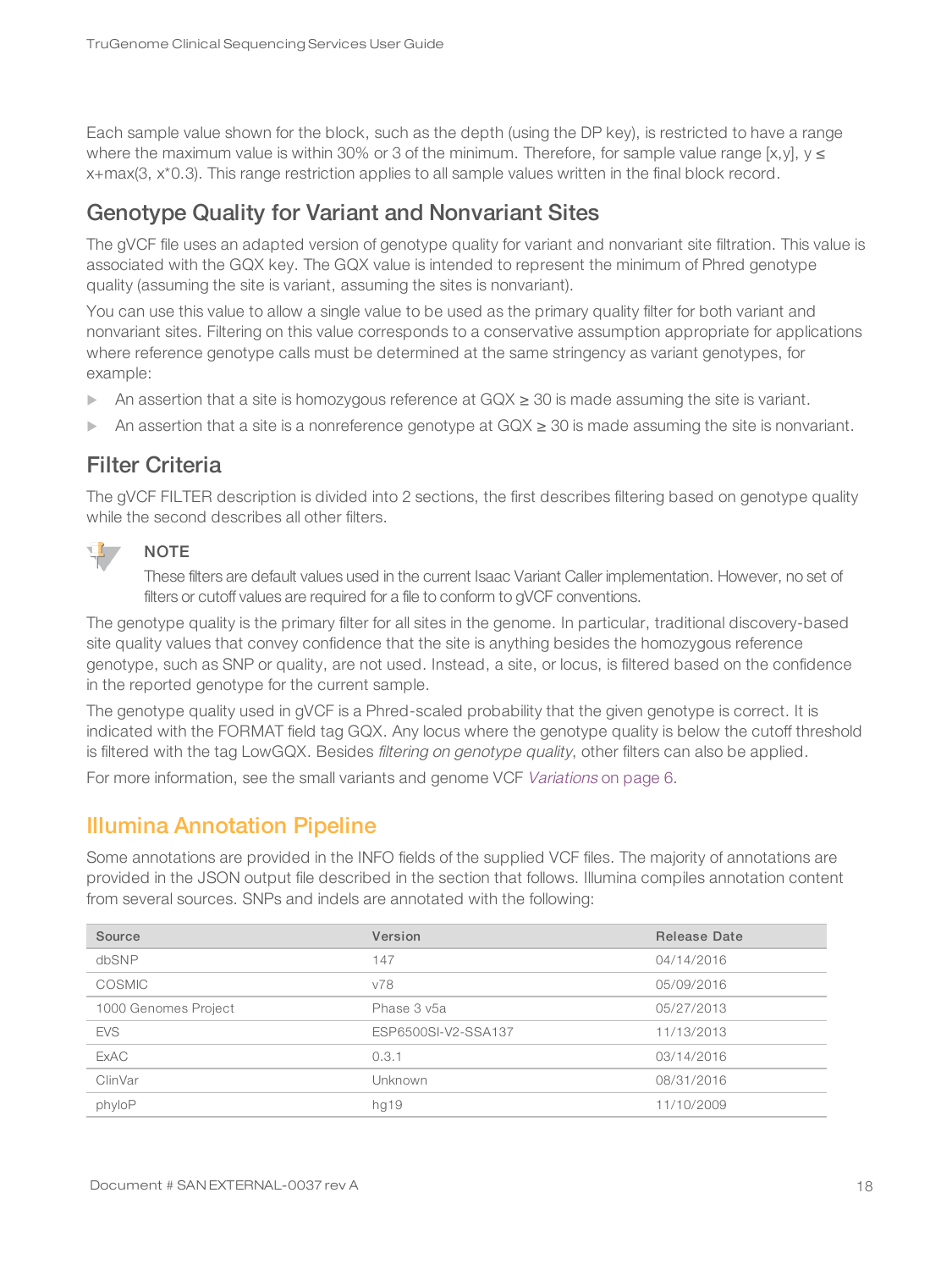In addition, the following annotations are added:

- **DED Consequence predictions on RefSeq and Ensembl transcripts (modeled from VEP)**
- **Annotations in regulatory elements (modeled from VEP)**
- **EXECTE CHEVER THEORY CHEVER IN A SET ASSET IS NOT A FIGURE 1** Gene/transcript identifiers and known synonyms

#### Annotation Pipeline Output

The output of the Annotation Pipeline is a VCF and gVCF with some annotation in the INFO field as well as a JSON representation of all annotation and sample information (as extracted from the VCF). A JSON format of the annotated records has been created to help promote parsing of the data in a quick efficient manner.

- ▶ <samplebarcode>.vcf.gz
- ▶ <samplebarcode>.genome.vcf.gz
- u <samplebarcode>.json.gz

#### VCF Record Example

```
##fileformat=VCFv4.1
##reference=hg19
#CHROM POS ID REF ALT QUAL FILTER INFO FORMAT NA12878
chr1 15274 rs62636497 A T 556 PASS
  AA=g;GMAF=G|0.3472;AF1000G=0.640974;phyloP=-1.531;CSQT=1|DDX11L1|NR_
  046018.2|downstream_gene_variant,1|WASH7P|NR_024540.1|intron
  variant&non_coding_transcript_variant GT:GQ:GQX:DP:DPF:AD:PL
  1/1:117:41:40:4:0,40:370,120,0
```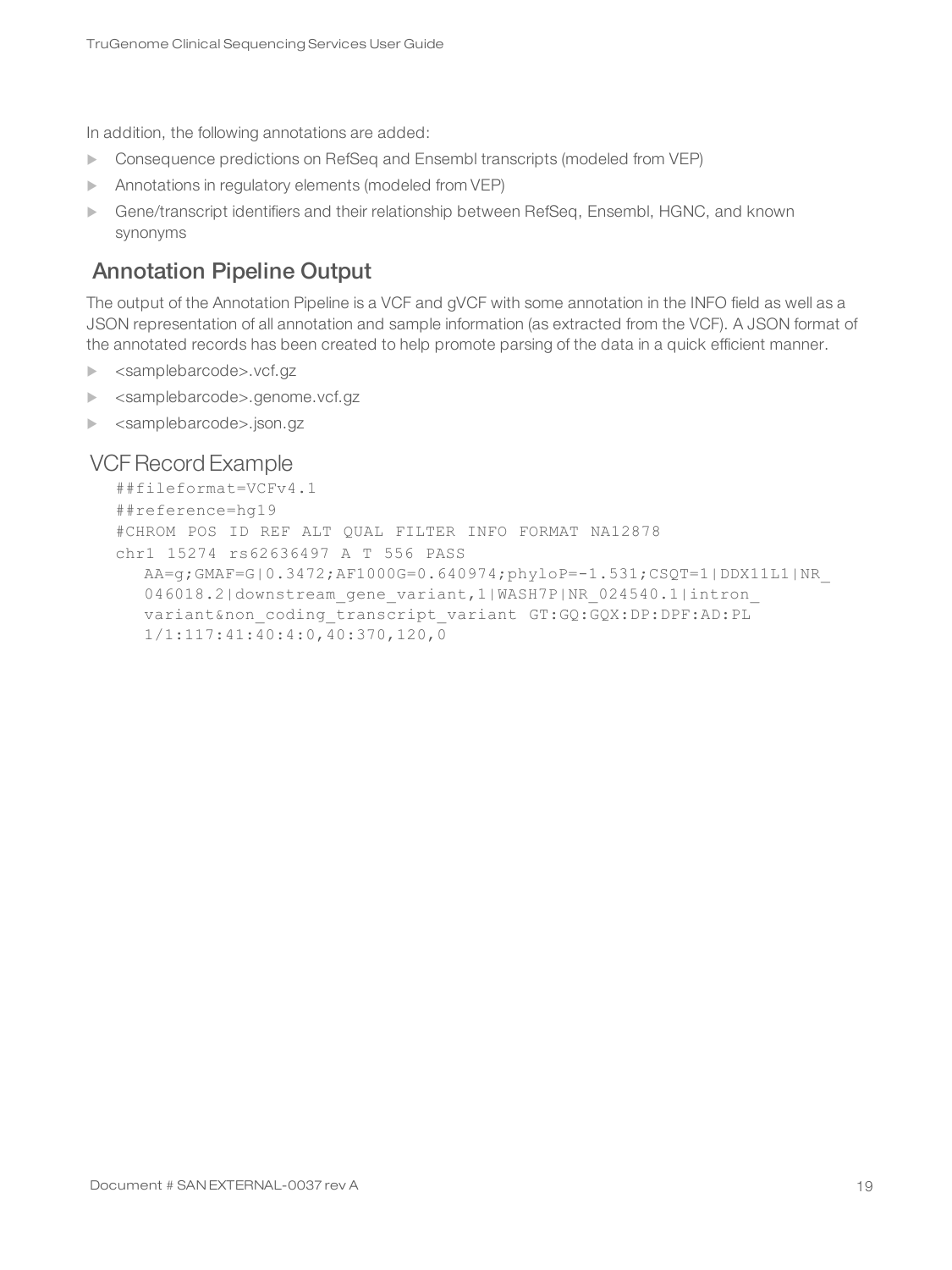#### JSON Record Example

```
"chromosome": "chr1",
"refAllele": "A",
"position": 15274,
"quality": 556,
"filters": ["PASS"],
"altAlleles": ["T"],
"samples": [{ 
         "variantFreq": 1,
         "totalDepth": 40,
        "alleleDepths": [0,40],
        "genotype": "1/1",
         "genotypeQuality": 41
   }],
   "variants": [{
            "ancestralAllele": "g",
            "altAllele": "T",
            "refAllele": "A",
           "begin": 15274,
            "chromosome": "chr1",
           "phylop46WayScore": -1.531,
           "dbsnp": ["rs62636497"],
           "end": 15274,
            "globalMinorAllele": "G",
            "gmaf": 0.3472,
            "variantType": "SNV",
            "vid": "1:15274:T",
            "transcripts": {
                     "refSeq": [{
                           "transcript": "NR_046018.2",
                          "geneId": "100287102",
                          "hgnc": "DDX11L1",
                          "consequence": ["downstream_gene_variant"],
                          "isCanonical": true
                    },
                     {
                          "transcript": "NR_024540.1",
                          "geneId": "653635",
                          "hgnc": "WASH7P",
                          "consequence": ["intron_variant",
                          "non coding transcript variant"],
                          "hgvsc": "NR_024540.1:n.1233-236T>A",
                          "isCanonical": true
                    }]
         },
         "oneKgAfr": 0.6369,
```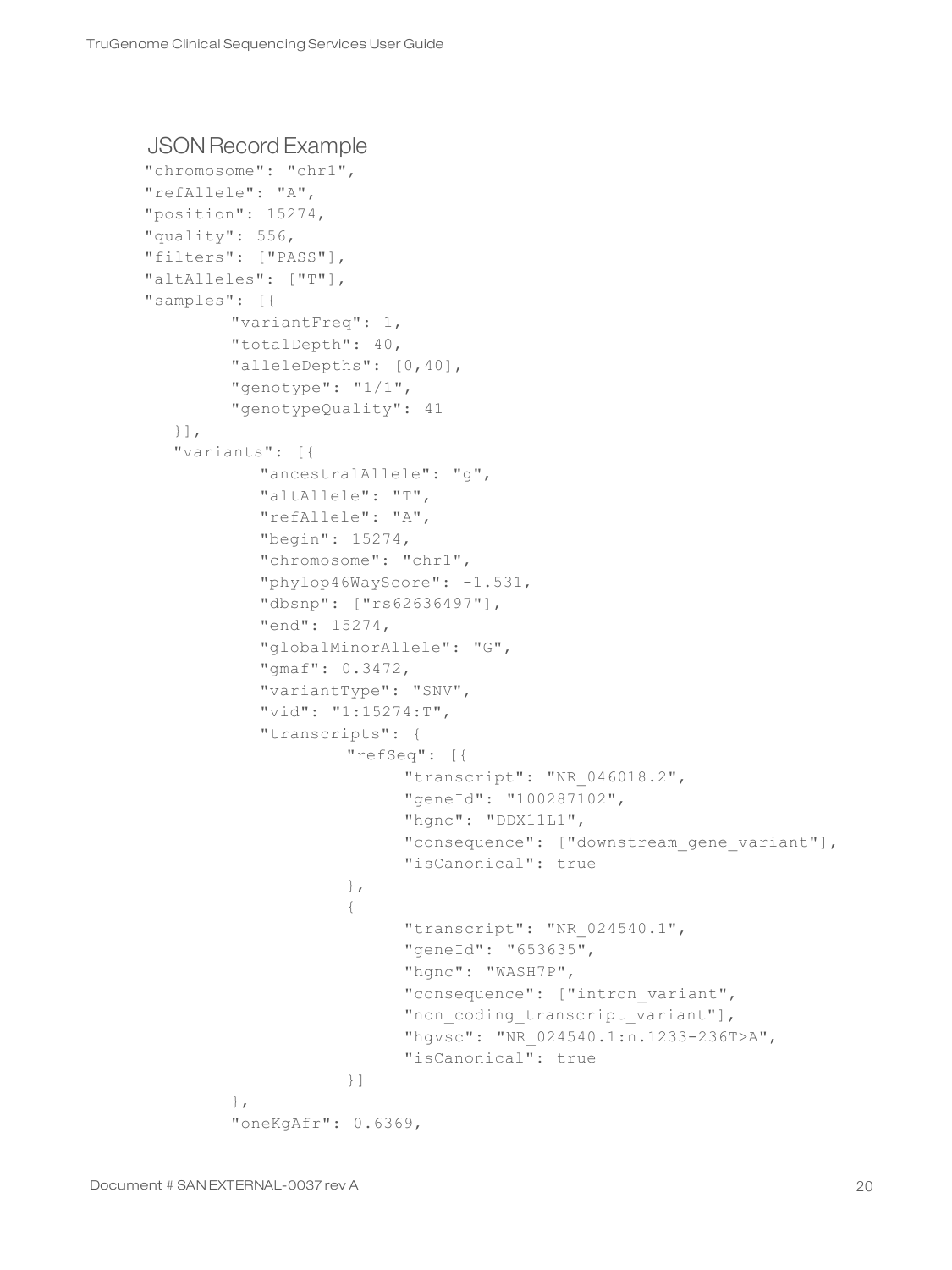```
"oneKgAll": 0.640974,
"oneKgAmr": 0.7205,
"oneKgEas": 0.5188,
"oneKgEur": 0.7078,
"oneKgSas": 0.6472
```
}]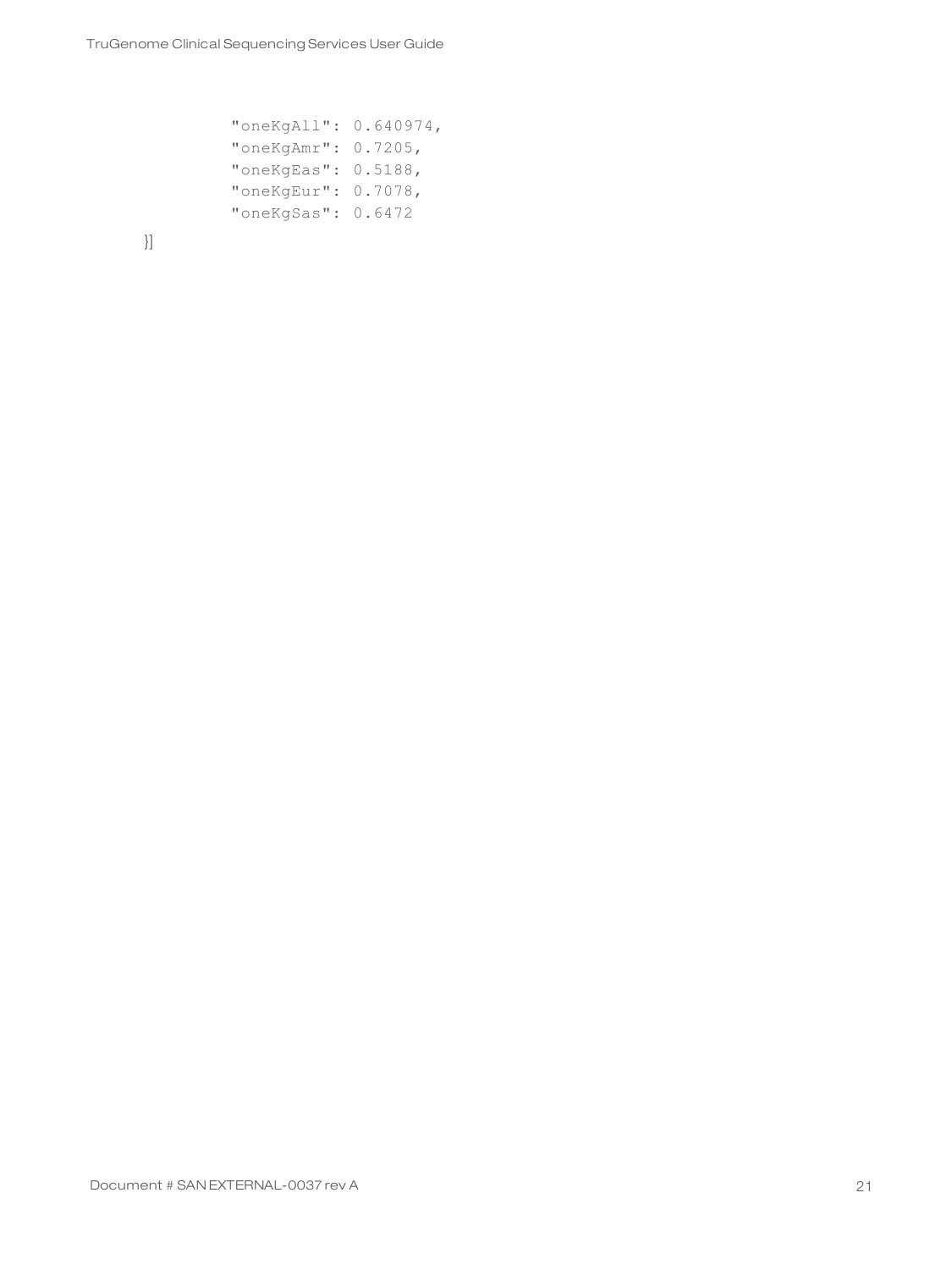## <span id="page-24-0"></span>BAM File Conversion

<span id="page-24-1"></span>A large volume of data represents the sequence and corresponding alignments, which are provided in BAM format. There are a few methods to convert BAM into different formats, such as FASTQ files.

#### Picard Tools FASTQ Extraction

Many pipelines start from FASTQ files. To convert BAM files to FASTQ files using Picard tools, refer to the following example.

```
# Convert bam into read1.fastq and read2.fastq
$java -jar /picard-tools-1.110/SamToFastq.jar INPUT=Example.bam
  FASTQ=Example R1.fastq SECOND END FASTQ=Example R2.fastq VALIDATION
  STRINGENCY=SILENT
```
BAM Size: 79 G Wall Clock Time: 3 hrs 54 min

Optional arguments:

- $\triangleright$  RE\_REVERSE=true Reverts the sequence to the native orientation. Otherwise, all aligned sequence is forward orientation.
- MAX\_RECORDS\_IN\_RAM=5000000-Decides the number of reads held in memory and controls total memory usage.

Picard requires large amounts of memory. Picard reads data sequentially, line by line from the BAM file, and stores the reads in memory until both pairs of each read have been read. Memory is reset only when the reads are printed. Every read that does not have adjacent or near adjacent pairs requires more memory. Therefore, sort large BAM files when memory is a limiting factor.

<span id="page-24-2"></span>Download Picard Tools at sourceforge.net/projects/picard/files/picard-tools.

#### SAMtools Sort

SAMtools ensures that paired reads are next to each other. You can save a significant amount of memory by using SAMtools to sort the BAM files by name before running Picard.

- $\blacktriangleright$  sys 17m56.443s
- $\blacktriangleright$  sys 178m39.641s

#### Table 2 Example File Sizes

| <b>Size</b> | File               |
|-------------|--------------------|
| 152 G       | read1.fastq        |
| 152 G       | read2.fastq        |
| 152 G       | read2.sorted.fastq |
| 152 G       | read2.sorted.fastq |
| 91 G        | sorted.bam         |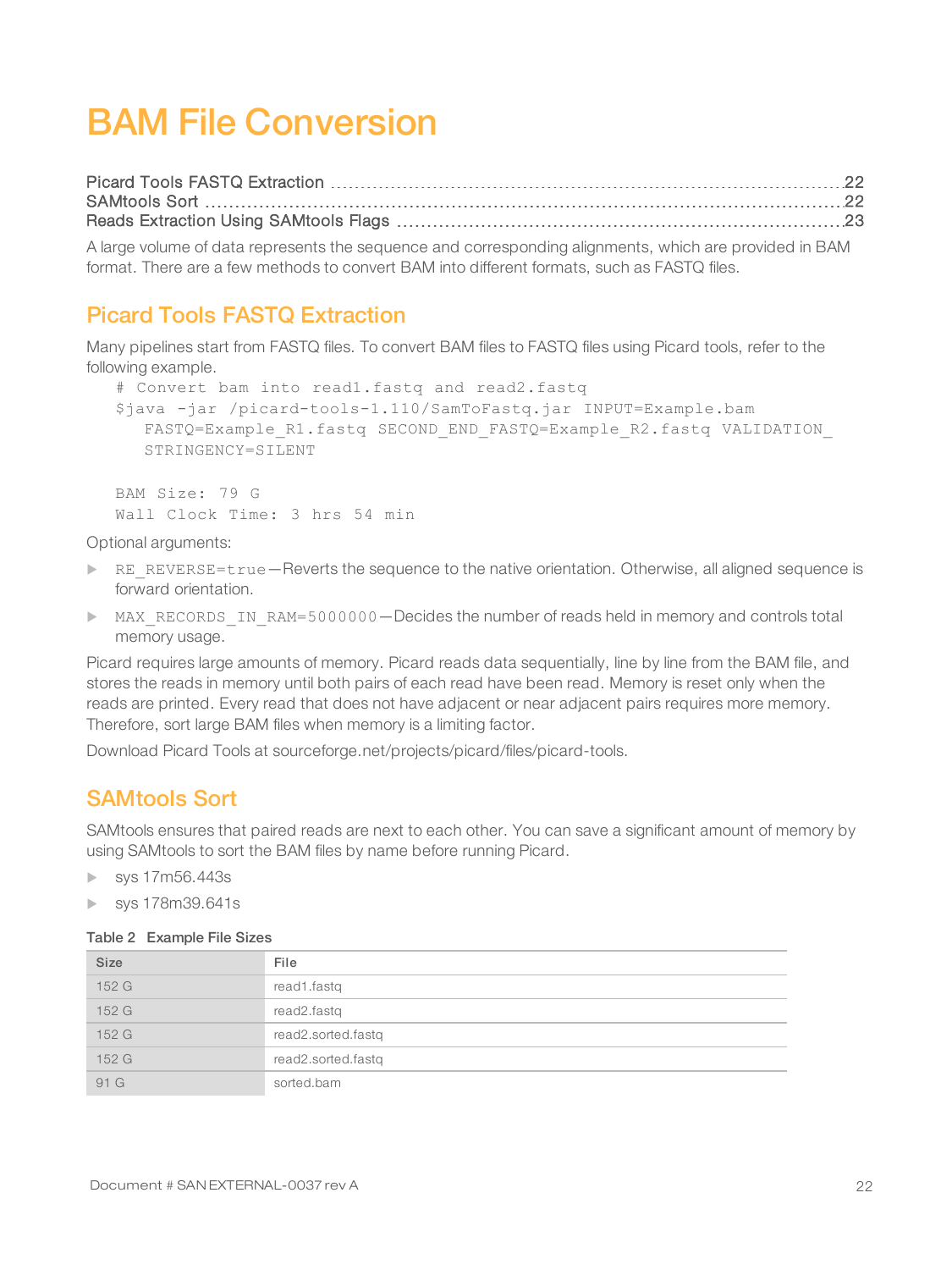| Size    | File               |
|---------|--------------------|
| 8.5 M   | sorted.bam.bai     |
| $125$ G | sorted_by_name.bam |

#### <span id="page-25-0"></span>Reads Extraction Using SAMtools Flags

The BAM/SAM format contains a bitwise flag column that contains a hexadecimal, which defines the nature of the read. SAMtools allows you to easily filter on reads based on this flag. There are 12 types of these flags. Using the include (-f) or the exclude (-F) option with flags from SAMtools, you can filter or extract any kind of read from the BAM/SAM file.

To convert the SAMtools flags into a human readable format, input the flag into picard.sourceforge.net/explain-flags.html, or run the following command to output the flags in the coded string format described in the SAMtools manual.

\$samtools view –X Example.bam

The following list includes a few commonly used examples of filtering:

```
\blacktriangleright Extract all reads that are unmapped
```

```
# -f 4 = include reads which are unmapped
# command will output all the reads which are not mapped.
$samtools view –h –f 4 Example.bam
```
 $\blacktriangleright$  Extract reads with unmapped mates

```
# -f 8 = include reads whose mates are not mapped
# command will output all reads whose mates are not mapped.
$samtools view –h –f 8 Example.bam
```
- $\blacktriangleright$  Extract an unmapped read with a mapped mate
	- # -f 4 = include reads which are unmapped
	- # –F 8 = exclude reads whose mate is not mapped
	- # command outputs reads that are unmapped with the corresponding mate mapped

\$samtools view –h –f 4 -F8 Example.bam

 $\blacktriangleright$  Extract a mapped read with an unmapped mate

# -f 8 = include reads whose mate is unmapped

# -F 8 = exclude all reads not mapped

```
# command outputs reads which are mapped with the mate is unmapped
$samtools view –h –f 8 -F4 Example.bam
```
 $\blacktriangleright$  Extract both reads of a pair, which are unmapped

```
#-f 12 = a combination of flag 4 and flag 8 (4+8) -> include only if a
  read is unmapped and the mate is unmapped.
# command outputs read pairs with both pairs unmapped
```
\$samtools view –h –f 12 Example.bam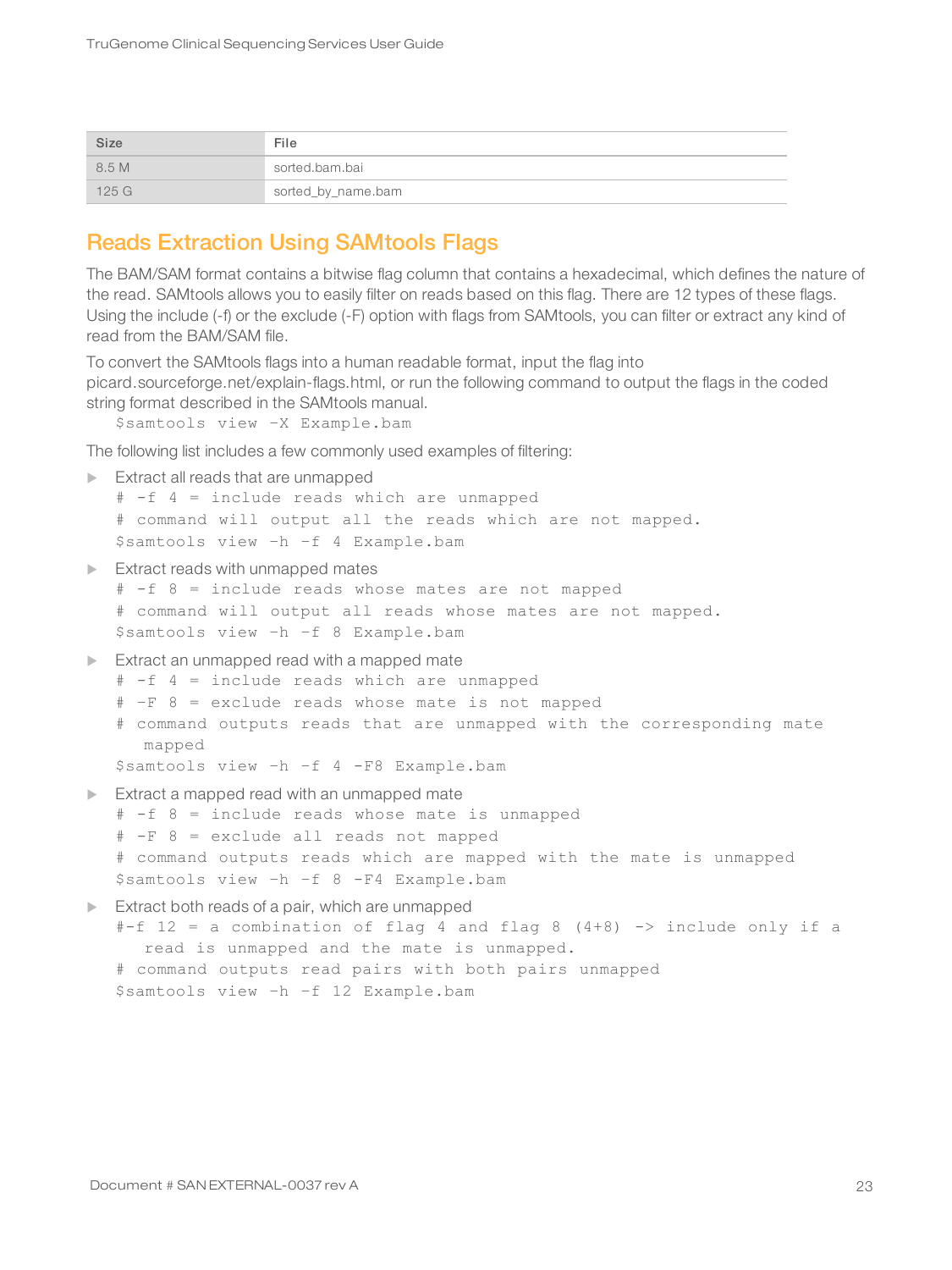## <span id="page-26-0"></span>Technical Assistance

For technical assistance, contact Illumina Technical Support.

| Website: | www.illumina.com         |  |
|----------|--------------------------|--|
| Email:   | techsupport@illumina.com |  |

#### Illumina Customer Support Telephone Numbers

| Region                | <b>Toll Free</b> | Regional       |
|-----------------------|------------------|----------------|
| North America         | +1.800.809.4566  |                |
| Australia             | +1.800.775.688   |                |
| Austria               | +43 800006249    | +43 19286540   |
| Belgium               | +32 80077160     | +32 34002973   |
| China                 | 400.635.9898     |                |
| Denmark               | +45 80820183     | +45 89871156   |
| Finland               | +358 800918363   | +358 974790110 |
| France                | +33 805102193    | +33 170770446  |
| Germany               | +49 8001014940   | +49 8938035677 |
| Hong Kong             | 800960230        |                |
| Ireland               | +353 1800936608  | +353 016950506 |
| Italy                 | +39 800985513    | +39 236003759  |
| Japan                 | 0800.111.5011    |                |
| <b>Netherlands</b>    | +31 8000222493   | +31 207132960  |
| New Zealand           | 0800.451.650     |                |
| Norway                | +47 800 16836    | +47 21939693   |
| Singapore             | +1.800.579.2745  |                |
| Spain                 | +34 911899417    | +34 800300143  |
| Sweden                | +46 850619671    | +46 200883979  |
| Switzerland           | +41 565800000    | +41 800200442  |
| Taiwan                | 00806651752      |                |
| <b>United Kingdom</b> | +44 8000126019   | +44 2073057197 |
| Other countries       | +44.1799.534000  |                |

<span id="page-26-1"></span>Safety data sheets (SDSs)-Available on the Illumina website at [support.illumina.com/sds.html.](http://support.illumina.com/sds.html)

#### Clinical Services Assistance

For assistance, contact Illumina Clincial Services Support.

| Website:   | http://www.illumina.com/clinical/illumina clinical laboratory.html |
|------------|--------------------------------------------------------------------|
| Email:     | everygenome@illumina.com                                           |
| Telephone: | +1.858.736.8080                                                    |